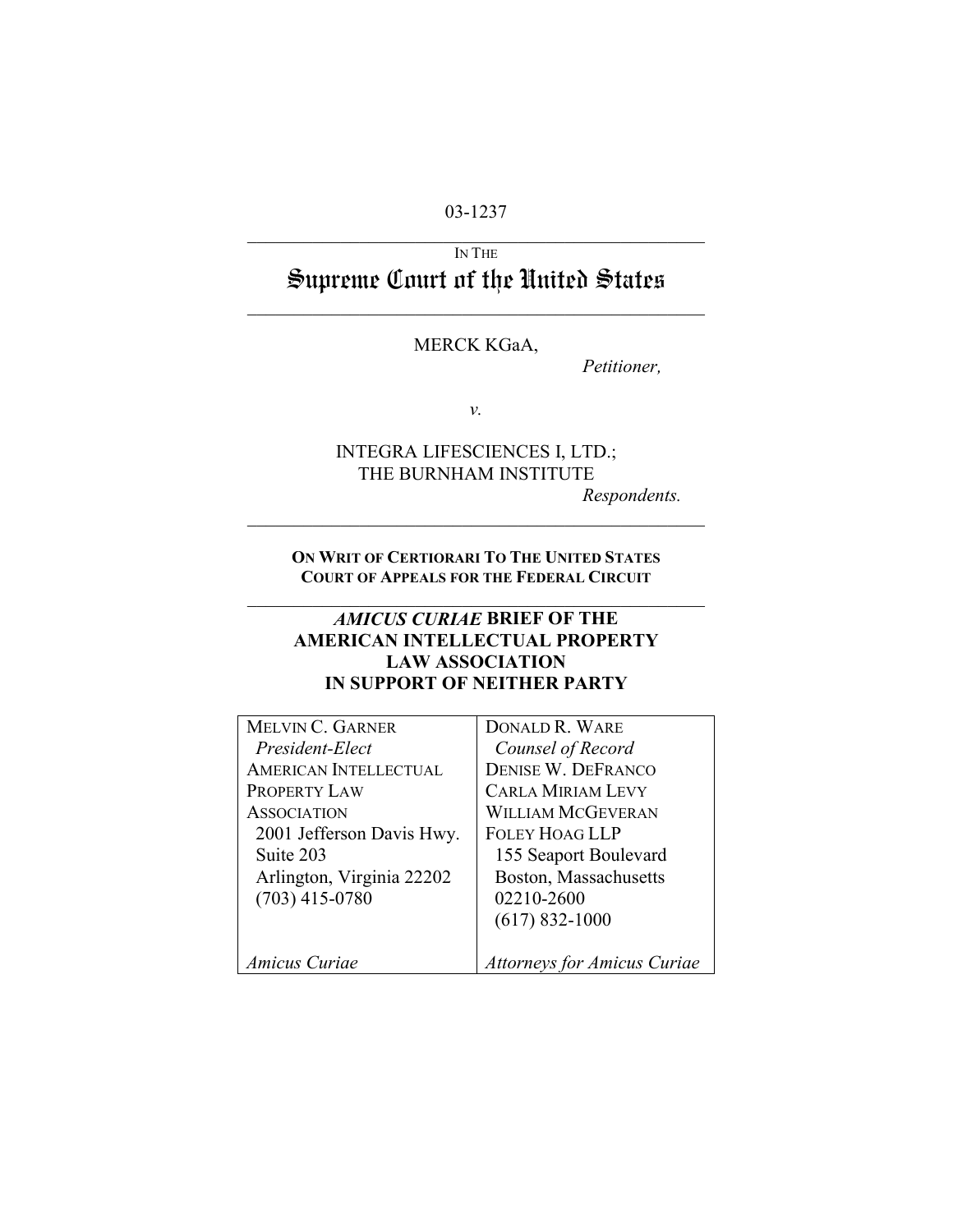# **TABLE OF CONTENTS**

| I.  |              | THE FEDERAL CIRCUIT PANEL<br><b>OVERLOOKED IMPORTANT ELEMENTS</b><br>OF THE FDA REGULATORY PROCESS3                                        |  |
|-----|--------------|--------------------------------------------------------------------------------------------------------------------------------------------|--|
| II. |              | THE PANEL'S NARROW READING OF<br>§ 271(e)(1) IMPROPERLY EXCLUDES USES<br><b>REASONABLY RELATED TO THE</b><br>DEVELOPMENT AND SUBMISSION OF |  |
|     | $\mathsf{A}$ | Limitation of the Safe Harbor to<br>"Clinical" Experiments Would Ignore the<br><b>Extensive Preclinical Data Required by</b>               |  |
|     | B.           | The Federal Circuit Panel Improperly<br>Limits the Safe Harbor to Testing of the<br>Drug for Which Approval Ultimately Is                  |  |
|     |              | A Candidate Drug May Change<br>1.<br>During Testing Aimed at FDA                                                                           |  |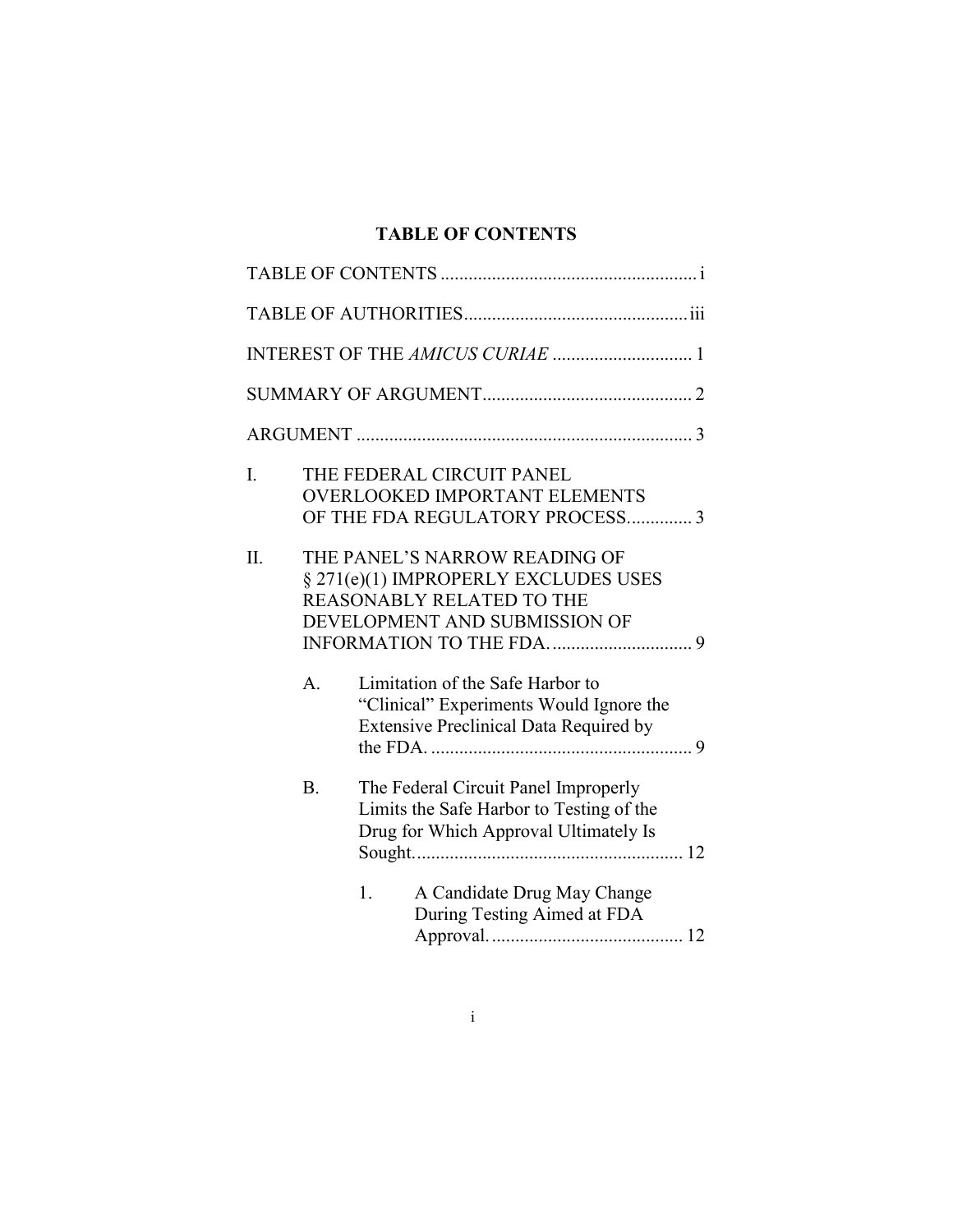|      |                 | $2^{\circ}$ | Studies of Drugs Other Than the<br>Drug For Which Approval Is |    |
|------|-----------------|-------------|---------------------------------------------------------------|----|
|      |                 |             | Sought Are Often Pertinent to the                             |    |
|      |                 |             |                                                               |    |
|      | $\mathcal{C}$ . |             | Decisions Prior to the Federal Circuit                        |    |
|      |                 |             | Panel Opinion Correctly Interpreted the                       |    |
|      |                 |             | Statute in Light of the FDA's Regulatory                      |    |
|      |                 |             |                                                               |    |
|      |                 |             |                                                               |    |
| III. |                 |             | THE § 271(e)(1) SAFE HARBOR DOES NOT                          |    |
|      |                 |             | <b>EXTEND TO THE EARLIEST STAGES OF</b>                       |    |
|      |                 |             |                                                               |    |
|      |                 |             |                                                               |    |
| IV.  |                 |             | THE COMMON-LAW EXPERIMENTAL USE                               |    |
|      |                 |             | <b>EXCEPTION HAS NO BEARING ON</b>                            |    |
|      |                 |             | INTERPRETING $\S 271(e)(1)$ AND THE                           |    |
|      |                 |             | COURT SHOULD NOT ADDRESS IT.  22                              |    |
|      |                 |             |                                                               |    |
|      |                 |             |                                                               | 25 |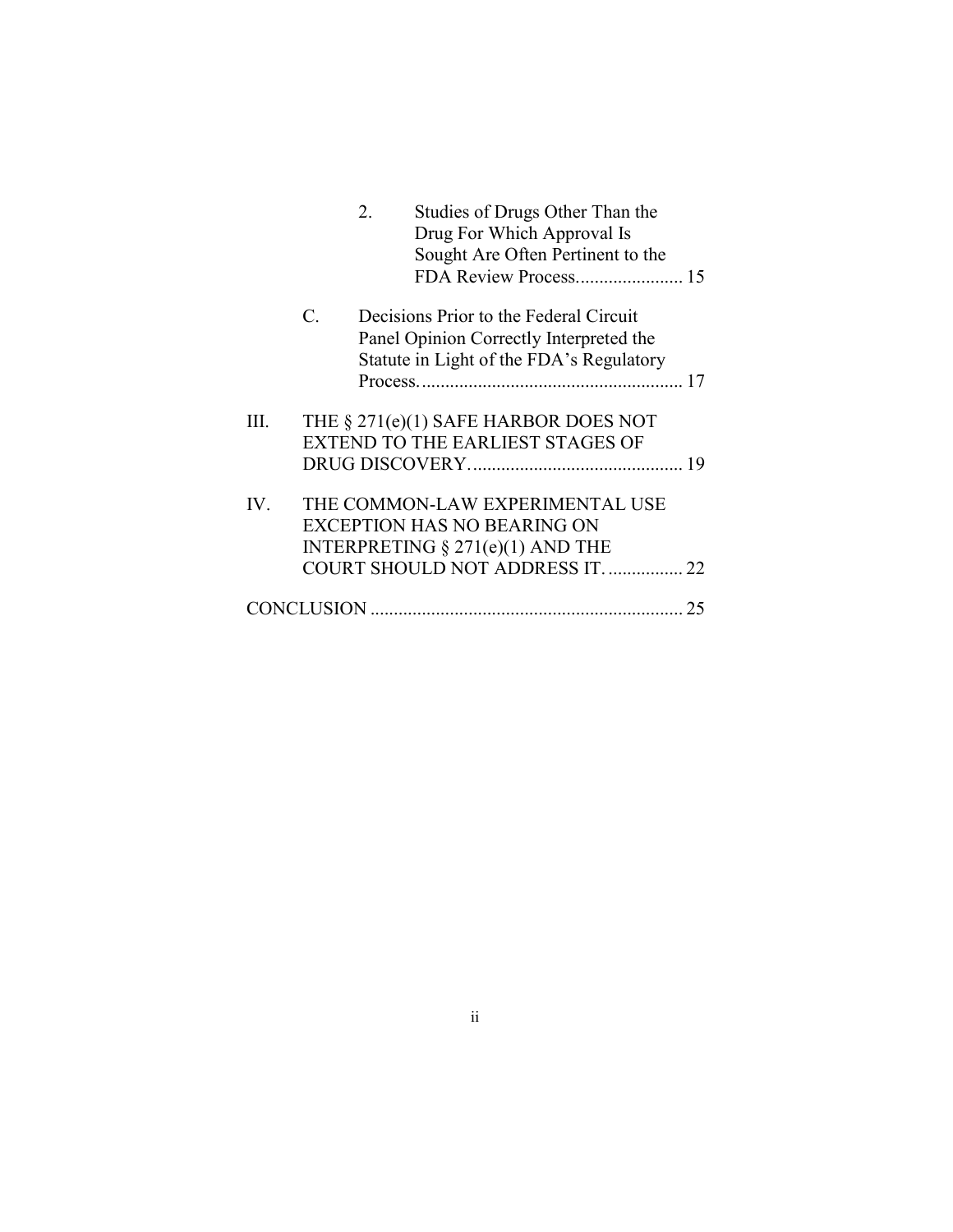#### **TABLE OF AUTHORITIES**

# **CASES** *AbTox, Inc. v. Exitron Corp.*, 122 F.3d 1019 (Fed. Cir. 1997) ....................................................... 11 *Amgen, Inc. v. Hoechst Marion Roussell, Inc.*, 3 F. Supp. 2d 104 (D. Mass. 1998)........................... 14, 18 *Eli Lilly & Co. v. Medtronic, Inc.*, 496 U.S. 661 (1990) .............................. 3, 8, 9, 11, 21 *Embrex, Inc. v. Serv. Eng'g Corp.*, 216 F.3d 1343 (Fed. Cir. 2000)................................................................. 23 *Integra Lifesciences I, Ltd. v. Merck KGaA,* 331 F.3d 860 (Fed. Cir. 2003) ................................................ *passim. Intermedics, Inc. v. Ventritex, Inc.*, 991 F.2d 808 (Fed. Cir. 1993)......................................... 14, 17, 18, 19, 20 *Madey v. Duke Univ.*, 307 F.3d 1351, 1361 (Fed. Cir. 2002) ....................................................... 23 *NeoRx Corp.v. Immunomedics, Inc.*, 877 F. Supp. 202 (D.N.J. 1994) ........................................................... 18 *Nexell Therapeutics, Inc. v. AmCell Corp.*, 199 F. Supp. 2d 197 (D. Del. 2002)........................................ 14, 18 *Rubin v. United States*, 449 U.S. 424 (1981)....................... 11 *Telectronics Pacing Sys., Inc. v. Ventritex, Inc.*, 982 F.2d 1520 (Fed. Cir. 1992) ............................... 11, 18 *Union Oil Co. v. Atl. Richfield Co.,* 208 F.3d 989 (Fed. Cir. 2000)................................................................. 22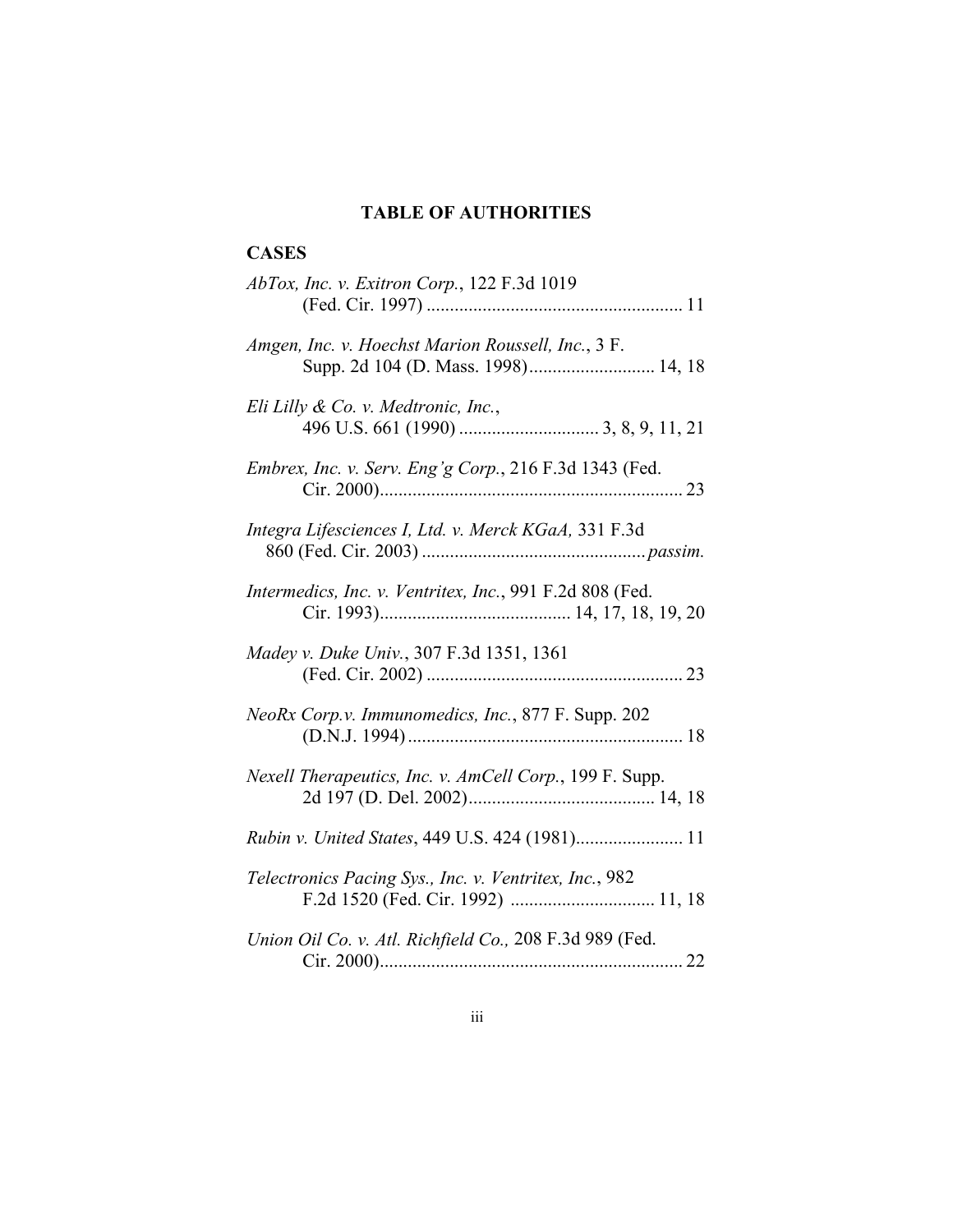# **STATUTES & REGULATIONS**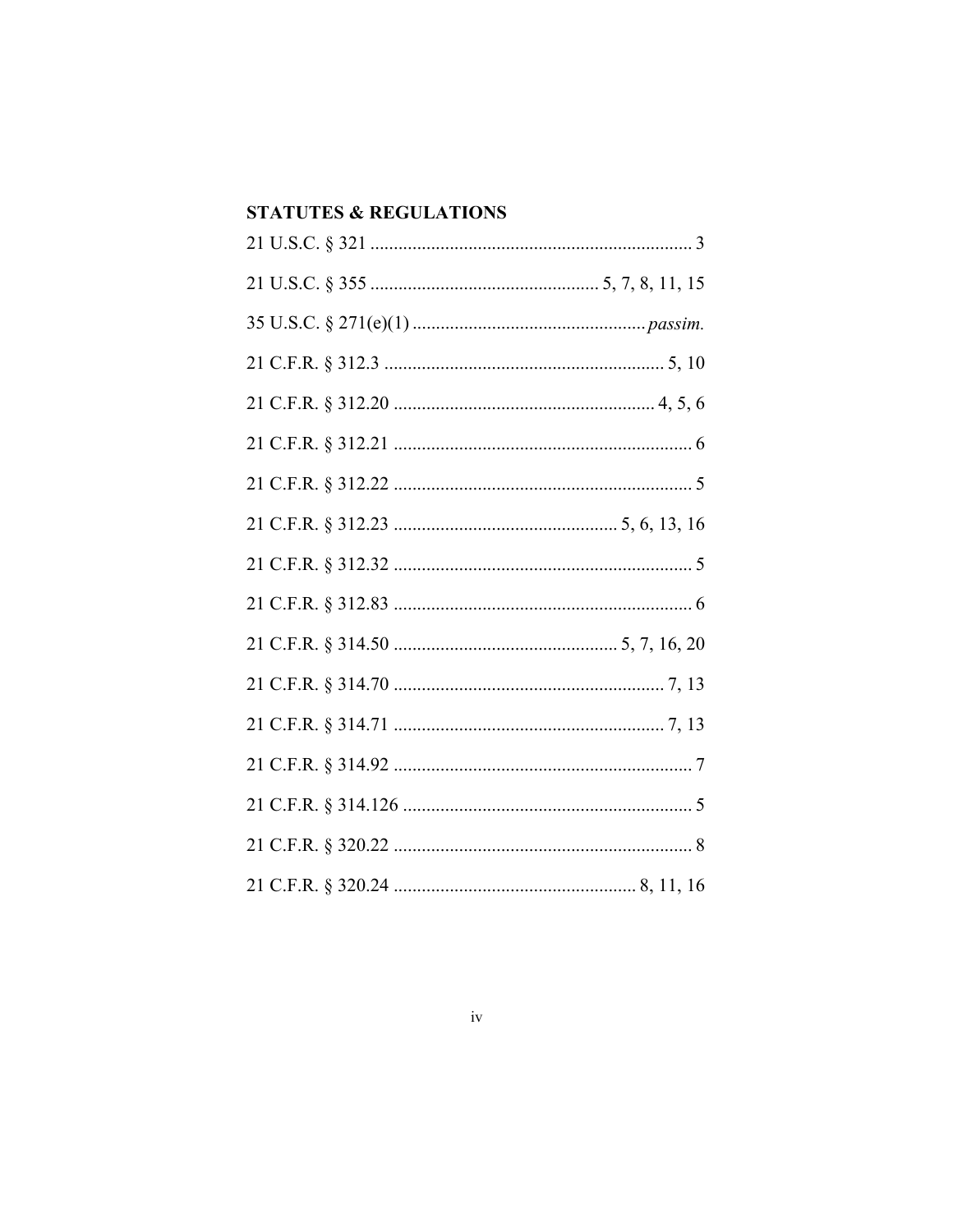# **OTHER AUTHORITIES**

| H.R. Rep. No. 98-857, 98th Cong. 2d Sess 11, 15                                                                                                                                            |    |
|--------------------------------------------------------------------------------------------------------------------------------------------------------------------------------------------|----|
| <b>CDER Manual of Policies and Procedures, INDs:</b>                                                                                                                                       |    |
| Donald S. Chisum, Chisum on Patents                                                                                                                                                        |    |
| Dorland's Illustrated Medical Dictionary                                                                                                                                                   |    |
| Michelle Meadows, The FDA's Drug Review Process:<br>Ensuring Drugs Are Safe and Effective, FDA                                                                                             |    |
| Donald R. Ware, Research Tool Patents: Judicial<br><i>Remedies</i> , 30 Am. Intell. Prop. L. Ass'n Q.J.                                                                                    |    |
| Camille G. Wermuth, Strategies in the Search for New<br><b>Lead Compounds or Original Working</b><br><i>Hypotheses</i> , in The Practice Of Medicinal<br>Chemistry 81 (Camille G. Wermuth) | 20 |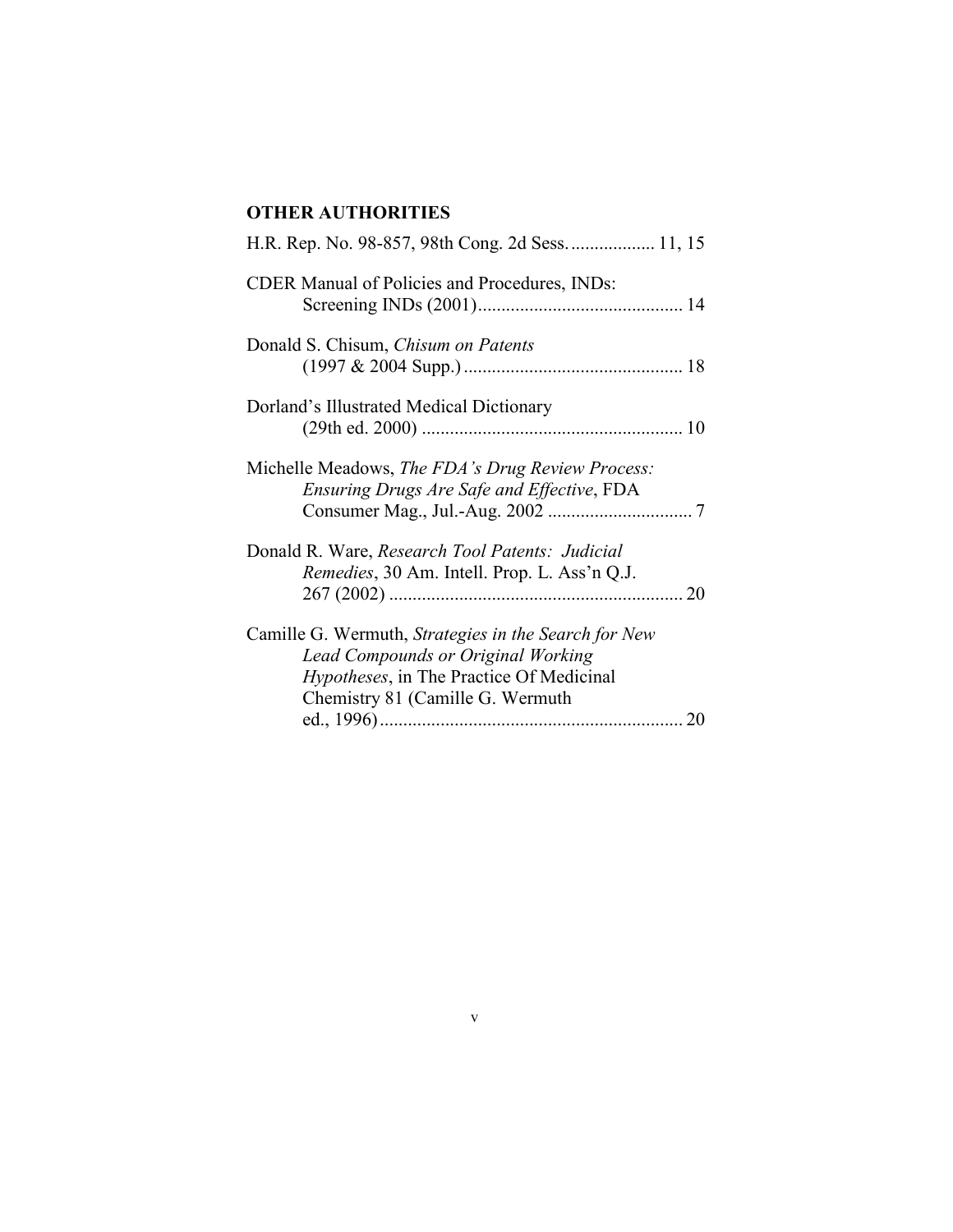# *AMICUS CURIAE* **BRIEF OF THE AMERICAN INTELLECTUAL PROPERTY LAW ASSOCIATION IN SUPPORT OF NEITHER PARTY**

The American Intellectual Property Law Association ("AIPLA") respectfully submits this brief as *amicus curiae* in support of neither party.

### **INTEREST OF THE** *AMICUS CURIAE*

AIPLA is a national bar association of more than 16,000 members with interests and practices primarily in the areas of patent, trade secret, trademark, copyright, and other aspects of intellectual property  $law<sup>1</sup>$ . Unlike areas of practice in which separate and distinct plaintiffs' and defendants' bars exist, most intellectual property law attorneys represent both intellectual property owners and alleged infringers.<sup>2</sup>

AIPLA has no interest in any party to this litigation or any stake in the outcome in this case, other than its interest in helping to ensure a correct interpretation of the § 271(e)(1) safe harbor. In accordance with Supreme Court Rule 37.3(a), AIPLA has obtained written consent to the filing of this brief from the counsel of record for both parties. The letters of consent have been filed with the Clerk of the Court.

<sup>&</sup>lt;sup>1</sup> In accordance with Supreme Court Rule 37.6, *amicus curiae* states that this brief was not authored, in whole or in part, by counsel to any party, and no monetary contribution to its preparation or submission was made by any person or entity other than the *amicus curiae* and its counsel.

 $2$  AIPLA has been asked to inform the Court that the Federal Circuit Bar Association, an organization of approximately 2,900 attorneys whose practices involve the U.S. Court of Appeals for the Federal Circuit, also affirmatively supports the positions taken in this brief.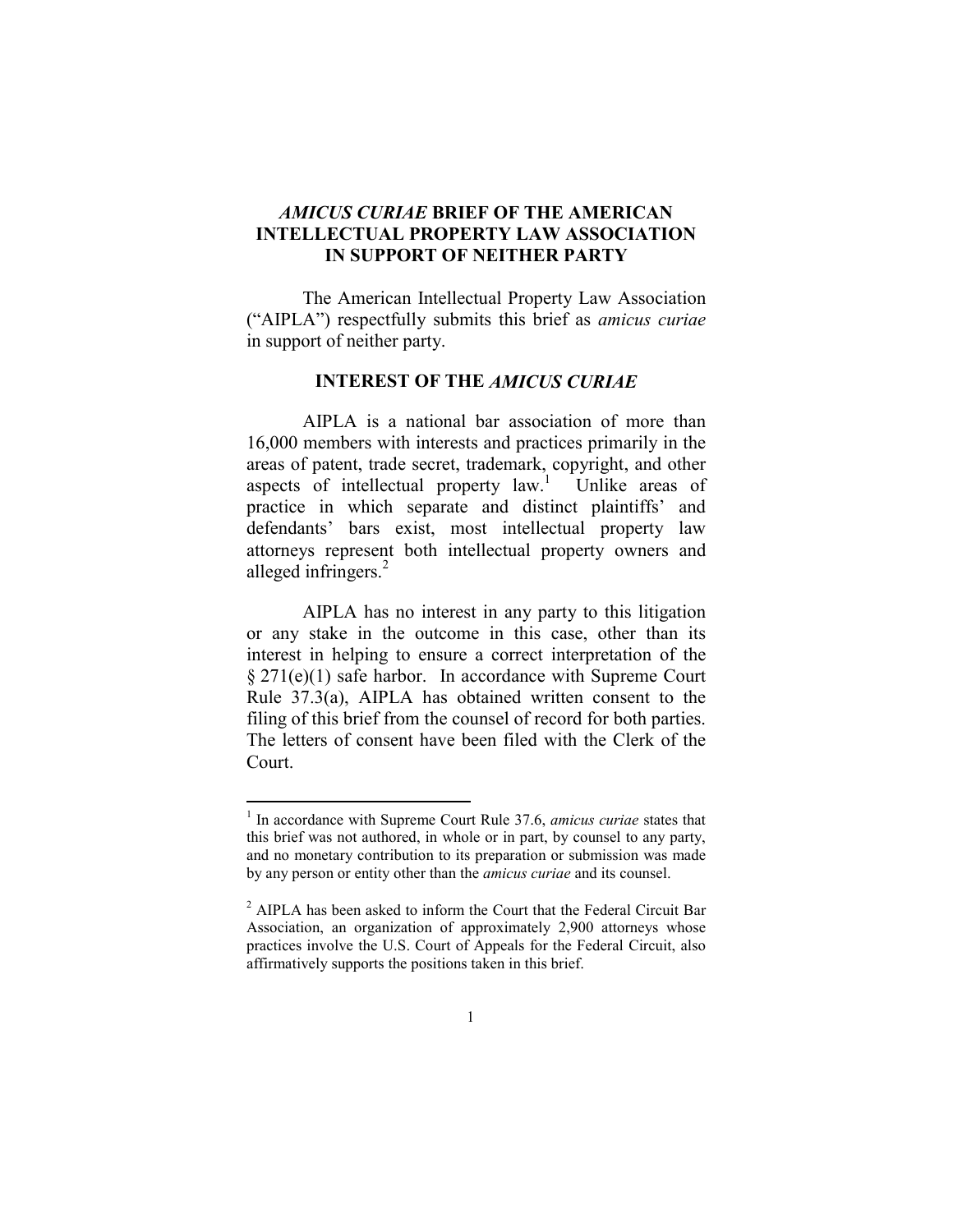#### **SUMMARY OF ARGUMENT**

The statutory safe harbor of 35 U.S.C.  $\S 271(e)(1)$ shelters activity from patent infringement liability if it is "solely for uses reasonably related to the development and submission of information" to the United States Food and Drug Administration (FDA). The FDA requires that applicants seeking regulatory approval of new drugs support their applications with data and information from a broad range of preclinical and clinical studies.

A panel of the Federal Circuit in this case advanced a narrow interpretation of  $\S 271(e)(1)$  that appears to limit the safe harbor protection to clinical studies using human subjects while excluding many other types of studies typically included in applications for FDA approval, including preclinical *in vitro* and animal studies, comparative studies, and safety profiling studies. The excluded studies, however, are embraced by the plain language of the statute. Because the panel applied an erroneous legal standard, the decision below must be vacated and remanded.

A remand of this case does not mean that all drug discovery activity, especially at the earliest stages, qualifies for protection under  $\S 271(e)(1)$ . Early drug discovery activity may aim merely to identify promising compounds for further study, not to evaluate their safety or effectiveness for FDA regulatory purposes. This Court should not adopt an interpretation that extends the safe harbor to cover all such early drug discovery activity, which would deviate from the statutory language.

Finally, although the dissenting opinion in the Federal Circuit focused largely on the applicability of a common-law experimental use exception to infringement liability, the Court need not and should not reach this distinct and tangential issue in interpreting  $\S 271(e)(1)$ .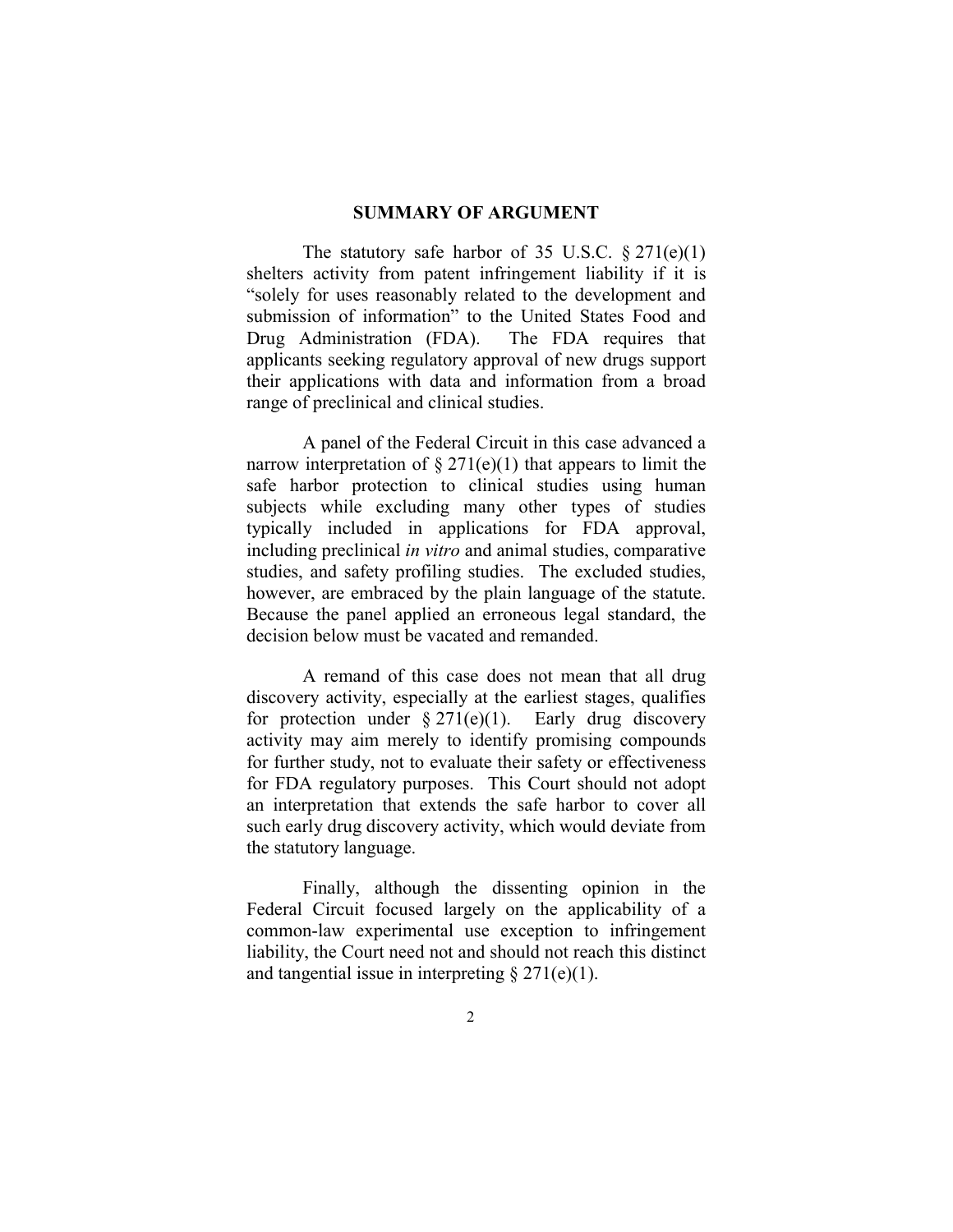#### **ARGUMENT**

# **I. THE FEDERAL CIRCUIT PANEL OVERLOOKED IMPORTANT ELEMENTS OF THE FDA REGULATORY PROCESS.**

By its plain language, the statute at the center of this controversy invokes the federal regulatory process through which the FDA approves the sale of pharmaceutical drugs and medical devices:

> It shall not be an act of infringement to make, use, offer to sell, or sell within the United States or import into the United States a patented invention … solely for uses reasonably related to the development and submission of information under a Federal law which regulates the manufacture, use, or sale of drugs or veterinary biological products.

35 U.S.C. § 271(e)(1); *see Eli Lilly & Co. v. Medtronic, Inc.*, 496 U.S. 661, 663 (1990) (interpreting § 271(e)(1) in the context of FDA regulations). A full appreciation of the FDA's approval process is therefore essential to a correct understanding of  $\S 271(e)(1)$ . The Federal Circuit, regrettably, all but ignored the mechanics of the FDA's approval process and as a result misconstrued the statutory safe harbor.

The process of scientific research and regulatory oversight leading to approval of a new drug<sup>3</sup> is lengthy and

<sup>3</sup> A "drug" subject to the FDA approval process is defined broadly. *See* 21 U.S.C. § 321(g)(1) (including within the definition any "articles intended for use in the diagnosis, cure, mitigation, treatment, or prevention of disease").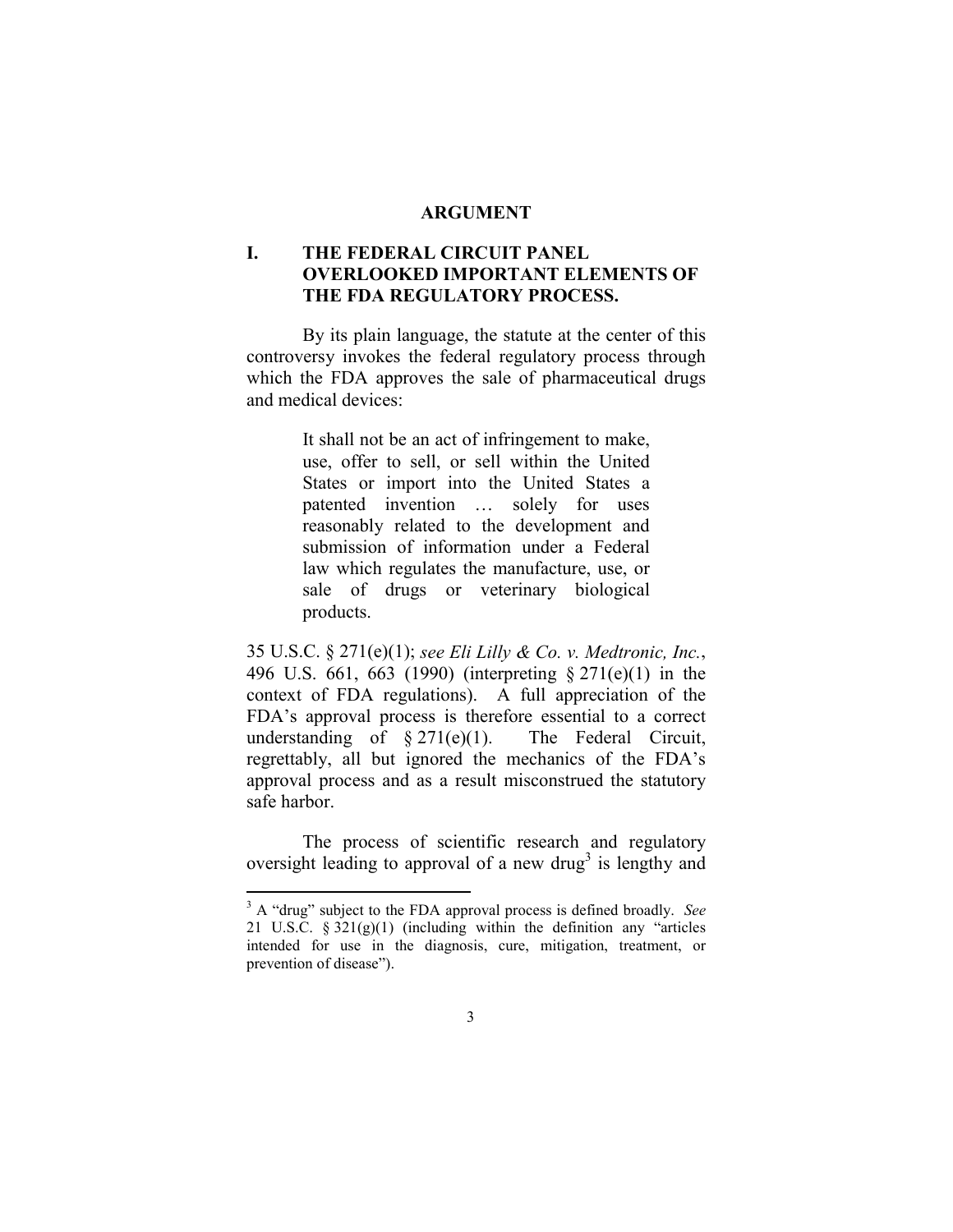complicated, and it does not always proceed in a straight line from original concept to marketable drug. The following description may not fully capture the complexity of the process, but provides background to guide proper interpretation of  $\S 271(e)(1)$ .

Typically, scientists begin the search for a new drug by identifying some medical problem they wish to solve. The researchers' ultimate therapeutic goal may be, for example, a treatment of a particular disease (such as Alzheimer's disease); an alternative therapy for a condition currently treated by an existing product (such as a new allergy drug); or a means of constraining the growth of a disease-causing agent (such as a protein that blocks certain cancer cells). At this earliest stage, however, scientists may have no idea what compound or compounds might achieve their goal. The research they conduct to identify candidate compounds, sometimes referred to as "drug discovery," can be quite broadly directed. *See infra* Part III (describing early-stage drug discovery techniques that fall outside the scope of  $\S 271(e)(1)$ . Hundreds of candidates might show some promise, and additional research is then required to narrow the possibilities for further testing. A few of the candidate compounds identified by these experiments may come to market eventually as drugs approved by the FDA, but only after completion of lengthy drug development work and an elaborate regulatory process.

A new drug or "pioneer drug" typically must pass through two stages of regulatory approval. First, the FDA requires submission of an Investigational New Drug application ("IND"). 21 C.F.R. §§ 312.20(a), (b). An IND must report extensive data and evidence from *in vitro*<sup>4</sup> and

<sup>4</sup> *In vitro* studies occur in an artificial environment outside a living organism, as contrasted with *in vivo* studies, which are conducted on a live animal or human. *In vitro* studies may, for example, involve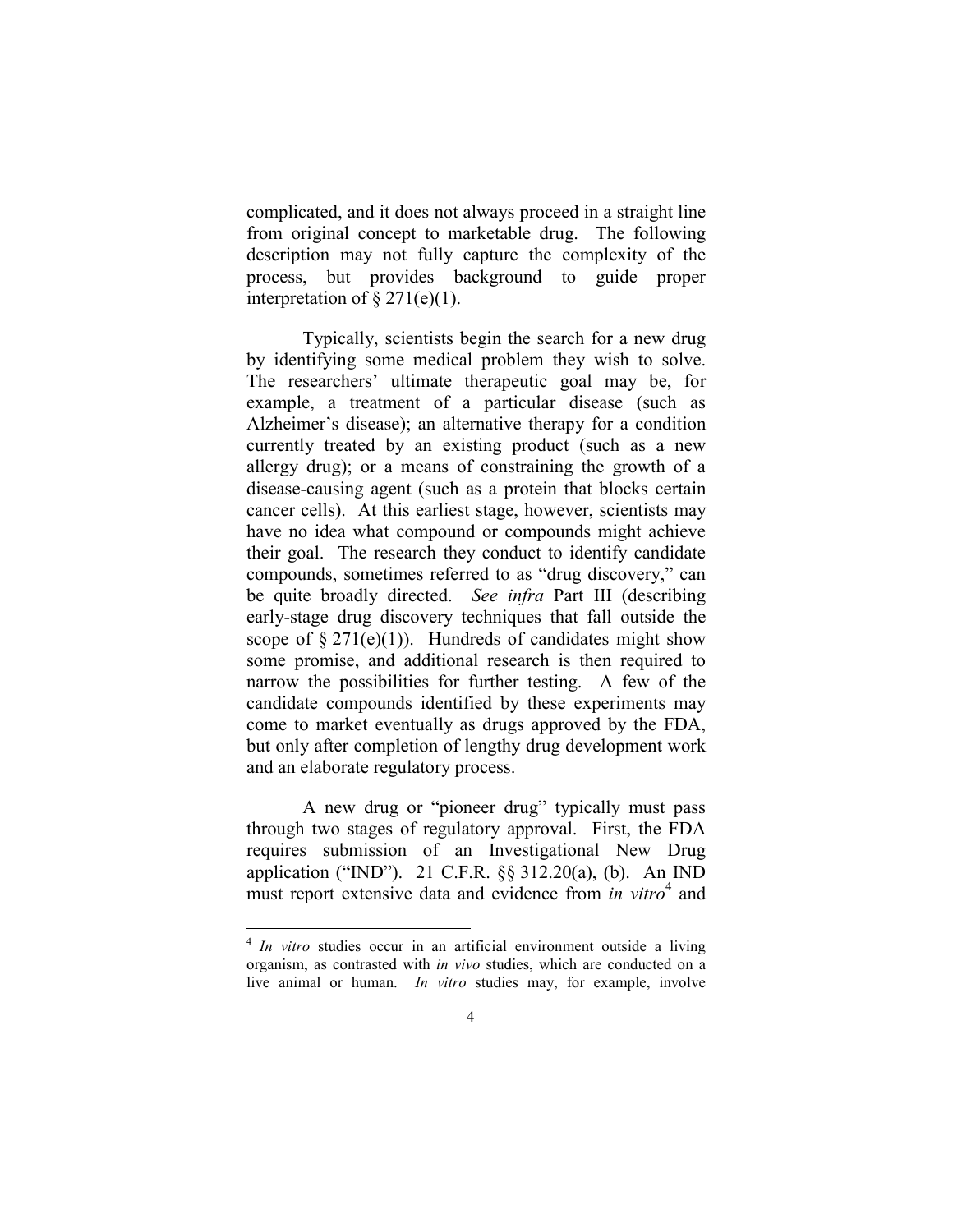animal studies – commonly referred to as "preclinical data" – in order to demonstrate that the candidate compound (or a group of closely related compounds) is safe enough to proceed to studies in humans. 21 C.F.R. §§ 312.22(a), (c). An applicant may conduct clinical investigations (defined as studies in human subjects, 21 C.F.R. § 312.3(b)) only after the FDA approves the IND. 21 C.F.R. § 312.20(b). The second stage, which occurs once the applicant has generated substantial evidence of safety and effectiveness based on "adequate and well-controlled studies" in humans, 21 C.F.R. § 314.126(b), is the submission of a New Drug Application ("NDA") which reports the clinical trial data and requests marketing approval. 21 C.F.R. § 314.50. The FDA cannot approve marketing of a compound as a treatment until the agency is satisfied of the compound's safety and effectiveness in treating a particular disease in humans. 21 U.S.C.  $\S$ § 355(a), (b)(1), (d).

FDA regulations spell out specific requirements for the content of the IND. *See* 21 C.F.R. § 312.23. The IND must include pharmacology and toxicology studies adequate to support the conclusion that the new drug is reasonably safe for initial human testing. 21 C.F.R. §§ 312.23(a)(5), (a)(8). The IND must also reflect any results from animal tests that suggest risks for humans such as carcinogenicity or teratogenicity (tendency to cause birth defects). 21 C.F.R.  $§ 312.32(c)(1)$ . The regulations also require "a section describing the pharmacological mechanism(s) of action of the drug in animals, and information on the absorption, distribution, metabolism, and excretion of the drug, if

manipulation of cell cultures, cell membranes, or artificially created protein molecules. *In vitro* studies include safety profiling assays, in which a candidate compound is exposed to chemical receptors that occur naturally in humans in order to detect unwanted effects that the compound may induce in the body.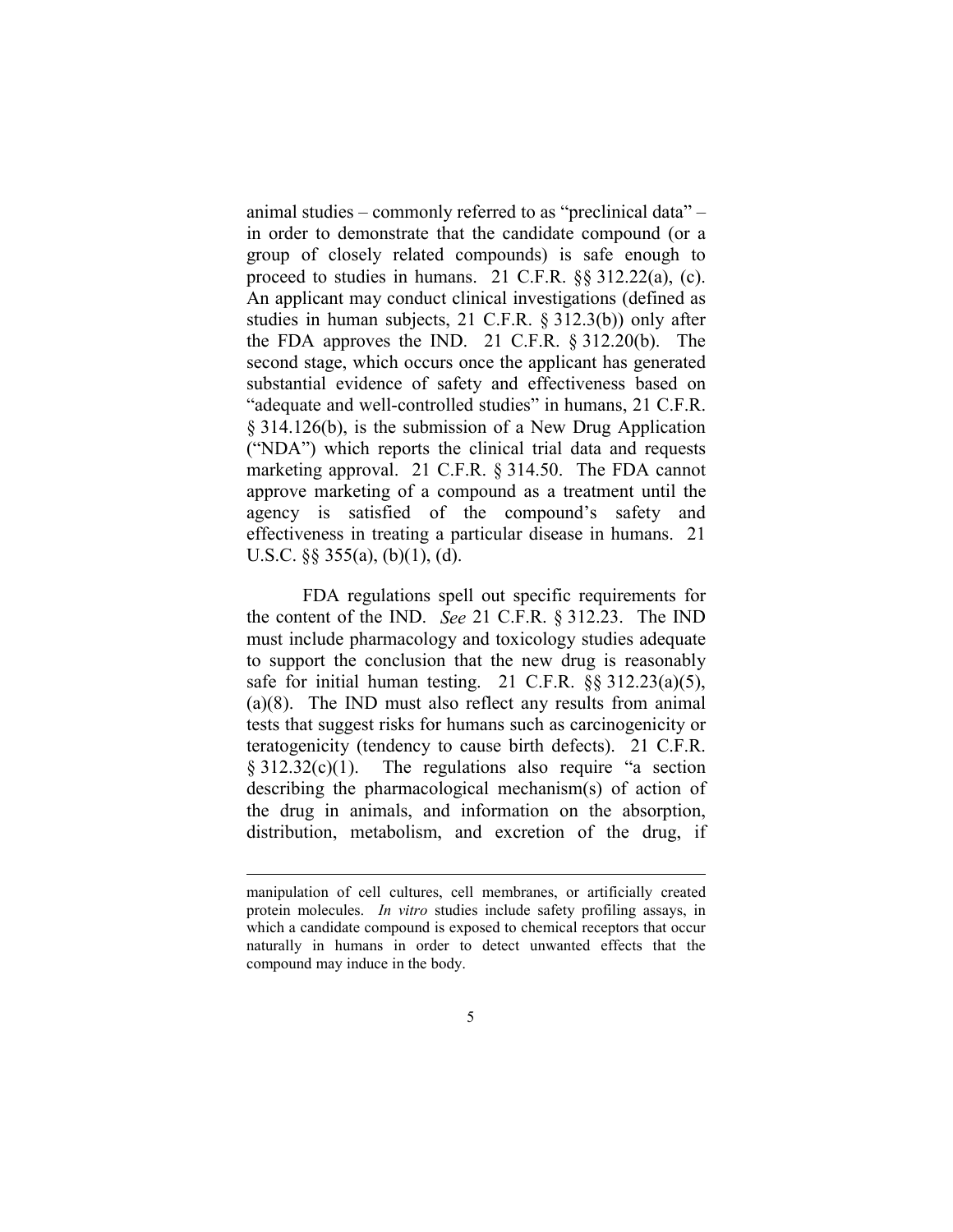known" and "[a]n integrated summary of the toxicological effects of the drug in animals and *in vitro*." 21 C.F.R. §§ 312.23(a)(8)(i), (ii). In addition, an IND must provide information pertaining to the manufacture of the drug candidate. 21 C.F.R. § 312.23(7). Finally, the IND presents the proposed protocols for the clinical trials, subject to acceptance by the FDA. 21 C.F.R. § 312.23(a)(6) (proposed protocol included in IND); 21 C.F.R. § 312.20(b) (clinical studies may not begin until IND is in effect). After submission of the IND, an applicant must supplement it with any further information pertaining to the candidate drug's safety that comes to light as studies proceed. 21 C.F.R.  $§ 312.23(a)(8).^5$ 

After the FDA approves the IND, the regulations provide for three phases of clinical investigation, which may overlap with one another as well as with continued animal or human studies of the new drug. 21 C.F.R.  $\S 312.21$ . The

<sup>&</sup>lt;sup>5</sup> Although often the FDA is not involved in drug research prior to submission of an IND, the regulations provide that, for drugs intended to treat life-threatening or severely debilitating diseases, reviewing officials may meet with the applicant prior to submission of the IND "to review and reach agreement on the design of animal studies needed to initiate human testing." 21 C.F.R. § 312.83(a).

<sup>&</sup>lt;sup>6</sup> In Phase 1, the initial introduction of the new drug into humans is undertaken. Phase 1 studies are typically performed in a small population, often of healthy subjects, and are aimed at establishing safety of the drug by determining its metabolic and pharmacological behavior in humans. 21 C.F.R. § 312.21(a). Phase 2 studies are conducted in relatively small populations of patients, and are focused on evaluating the effectiveness of the drug for a particular indication and identifying common short-term side effects. 21 C.F.R. § 312.21(b). Finally, once Phase 1 and 2 studies have provided preliminary evidence of the safety and efficacy of the drug, Phase 3 trials may begin. Phase 3 studies, which are often conducted in larger populations of up to thousands of patients, are directed toward evaluating the benefit of the drug against its risks and developing information necessary for proper labeling of the new drug. 21 C.F.R. § 312.21(c).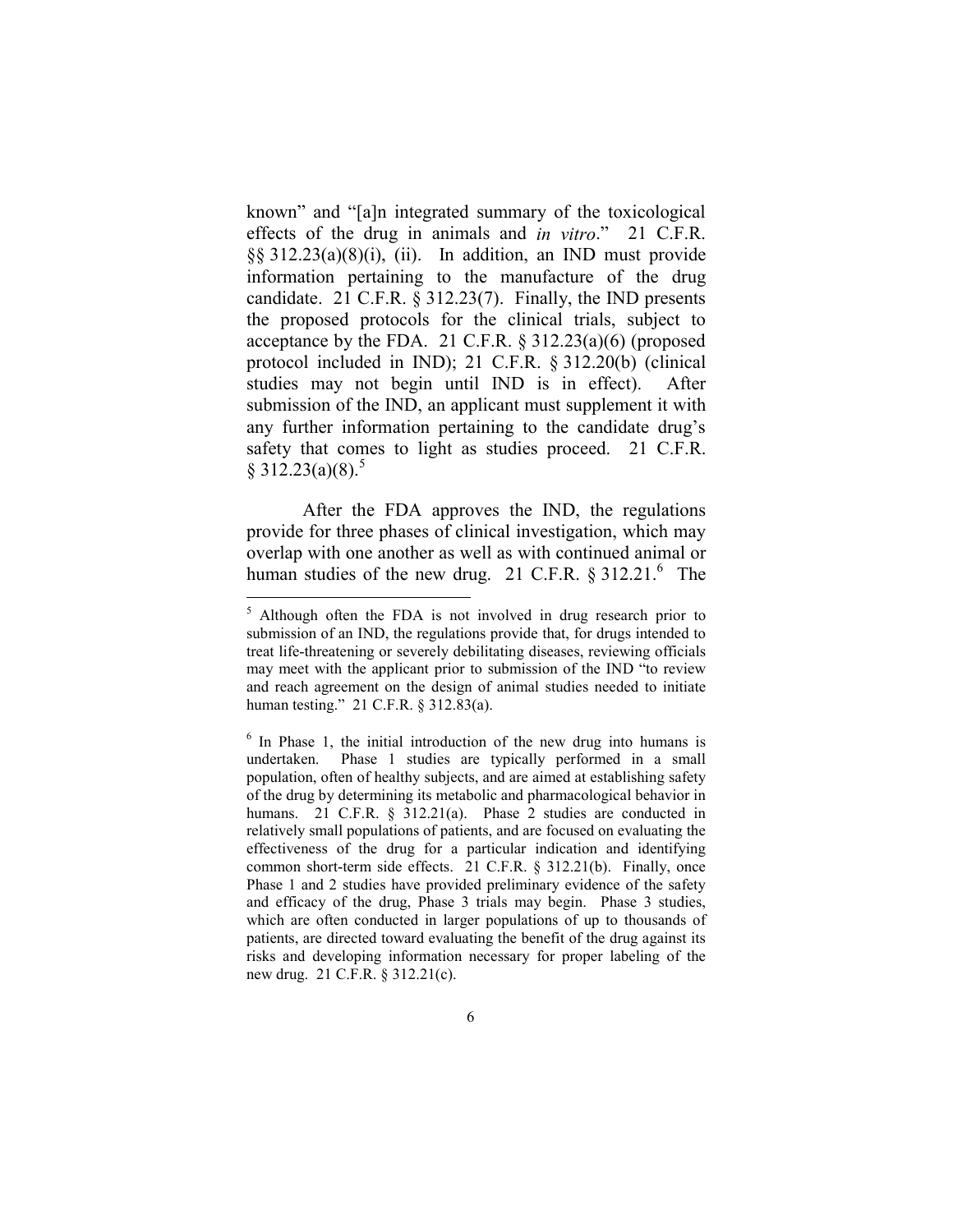new drug's manufacturer submits the NDA to request marketing approval once sufficient data demonstrating the new drug's safety and effectiveness have been gathered from these human clinical studies and analyzed for statistical significance. The FDA will review the NDA before granting approval to market the new drug for a specified indication. The NDA is a comprehensive document which must include all information "pertinent to an evaluation of the application that is received or otherwise obtained by the applicant from any source." 21 C.F.R. § 314.50. Thus, it includes the pharmacological and toxicological studies conducted *in vitro* and in animals as well as the results of all clinical studies. 21 C.F.R. § 314.50(d). In addition, an applicant may include in the NDA any studies that have been performed comparing either the effectiveness or the safety of the new drug to existing treatments, such as bioequivalence studies, epidemiological studies of side effects of similar drugs, or data on interactions between the new drug and other drugs. 21 C.F.R.  $\S$ § 314.50(3)(iii), (5)(vi).<sup>7</sup>

The procedure is much simpler and shorter when a manufacturer seeks FDA approval for a so-called "generic" drug, which generally has the same active ingredients as a drug already approved by the FDA. *See* 21 U.S.C. §§ 355(j)(2)(A), (C); 21 C.F.R. § 314.92. An applicant for

 $7$  The path from drug discovery through IND, clinical trials, NDA, and marketing approval is often iterative rather than linear. *See generally infra* Part II.B.1. The FDA may, and often does, provide feedback to the applicant at any stage of the process. *See, e.g.*, Michelle Meadows, *The FDA's Drug Review Process: Ensuring Drugs Are Safe and Effective*, FDA Consumer Mag., Jul.-Aug. 2002, http://www.fda.gov/fdac/features/2002/402\_drug.html. After submission of the IND or NDA, the applicant may alter the drug's composition, the dosage or dosage form, the drug's manufacture, or the protocol for the clinical trials, and update the application to reflect these changes. *See* 21 C.F.R. §§ 314.70, 314.71 (providing procedures for updating applications).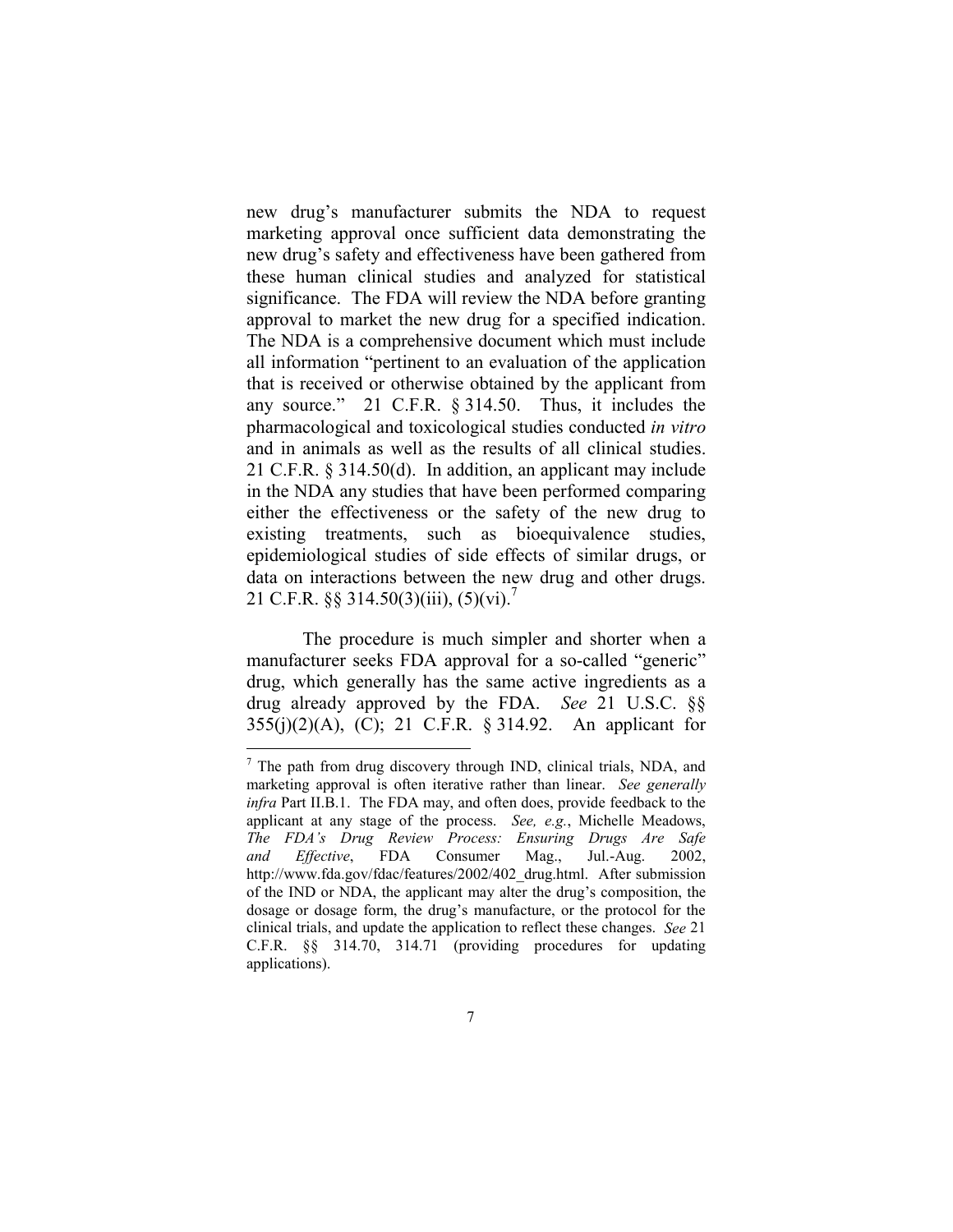approval of a generic drug may file an Abbreviated New Drug Application ("ANDA"). The ANDA applicant need only demonstrate that its product is "bioequivalent" to a drug previously approved (meaning that it operates in the body with the same effectiveness as the previously approved drug) and has similar "bioavailability" (the manner in which the drug is absorbed or becomes available at the site of physiological activity after administration). *See* 21 U.S.C.  $§ 355(j)(2)(A)(iv).$  The ANDA may demonstrate bioequivalence or bioavailability by submitting data from *in vitro* studies or *in vivo* studies in humans. 21 C.F.R. § 320.24.<sup>8</sup> ANDAs "permit an applicant seeking approval of a generic drug to avoid the costly and time-consuming studies required for a pioneer drug." *Eli Lilly*, 496 U.S. at 676.

In sum, the FDA has issued a variety of testing requirements and guidelines for approval of drugs, which are by no means limited to testing in human clinical trials. Rather, in the process of approving clinical trials and ultimately marketing of a drug, the FDA will review a wide range of experimental data, including *in vitro*, animal, and human studies.

<sup>8</sup> Generic applicants may also submit a "paper NDA," which relies on previously published animal and human studies rather than on new preclinical and clinical data to satisfy the requirement of demonstrating safety and effectiveness. 21 U.S.C. § 355(b)(2); 21 C.F.R. § 320.22.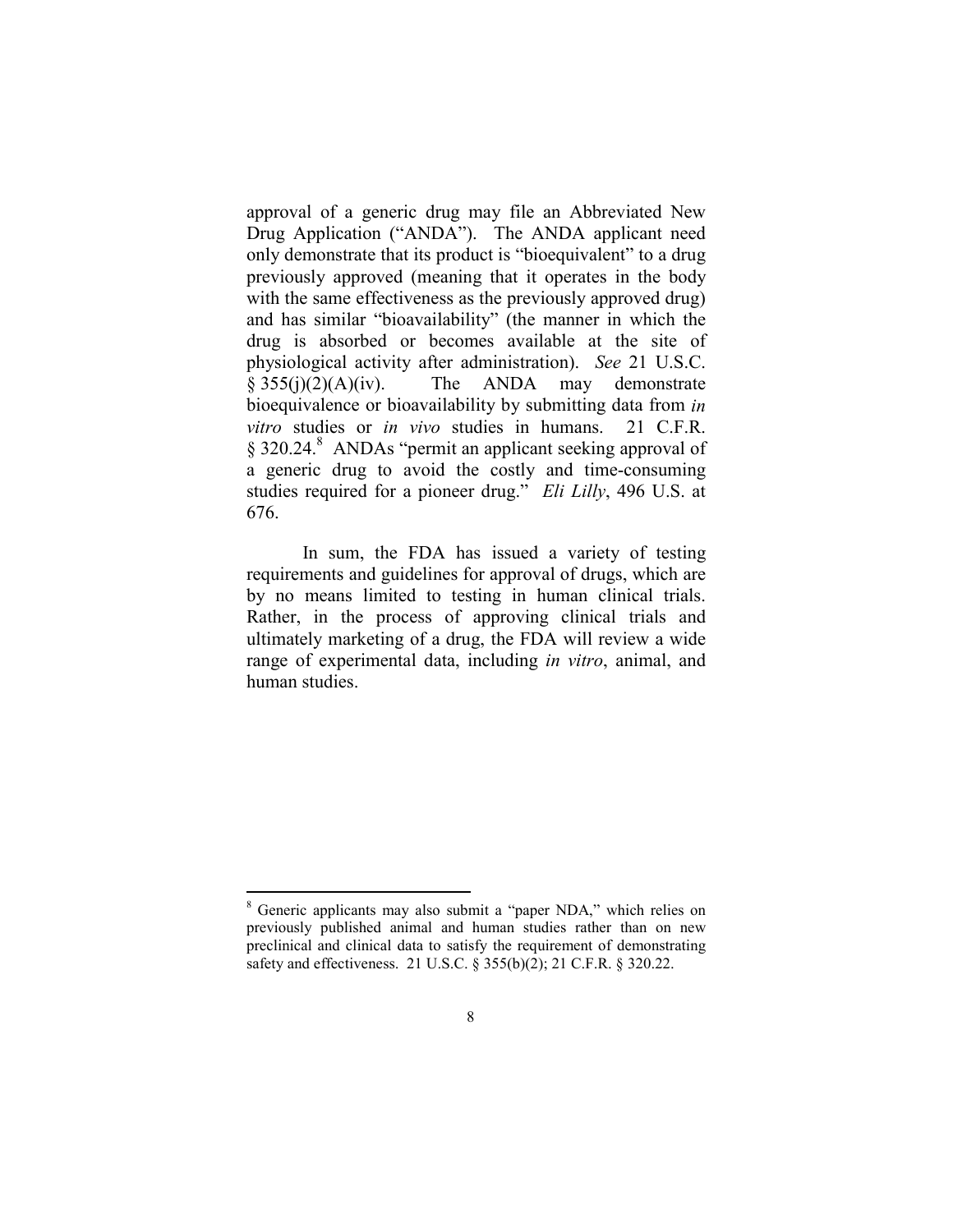# **II. THE PANEL'S NARROW READING OF § 271(e)(1) IMPROPERLY EXCLUDES USES REASONABLY RELATED TO THE DEVELOPMENT AND SUBMISSION OF INFORMATION TO THE FDA.**

Unlike previous courts examining the scope of  $§$  271(e)(1), the Federal Circuit panel's decision makes little reference to the actual functioning of the FDA regulatory process described above. *Compare Integra Lifesciences I, Ltd. v. Merck KGaA,* 331 F.3d 860 (Fed. Cir. 2003) *with Eli Lilly*, 496 U.S. at 676-78. As a result, the decision inappropriately implies that the  $\S 271(e)(1)$  safe harbor is narrow in two respects. First, the decision appears to suggest that the safe harbor is restricted to "clinical" experiments in human subjects. Second, the decision is open to the interpretation that the protection of  $\S 271(e)(1)$  applies only to uses of a compound for which FDA approval eventually is sought. Both limitations distort the plain statutory text. The Federal Circuit panel's opinion needlessly departs from prior case law that was grounded in the statute and in the typical interactions between applicants and the FDA during the drug approval process. To correct these errors, this Court should order that the decision be vacated and remanded.

# **A. Limitation of the Safe Harbor to "Clinical" Experiments Would Ignore the Extensive Preclinical Data Required by the FDA.**

The Federal Circuit panel's decision frames the question before it as "whether the *pre-clinical* research conducted under the Scripps-Merck agreement is exempt from liability ... under  $\S 271(e)(1)$ ." *Integra*, 331 F.3d at 865 (emphasis added). Elsewhere throughout its opinion, the panel repeatedly draws a distinction between clinical and pre-clinical research as if this difference were crucial to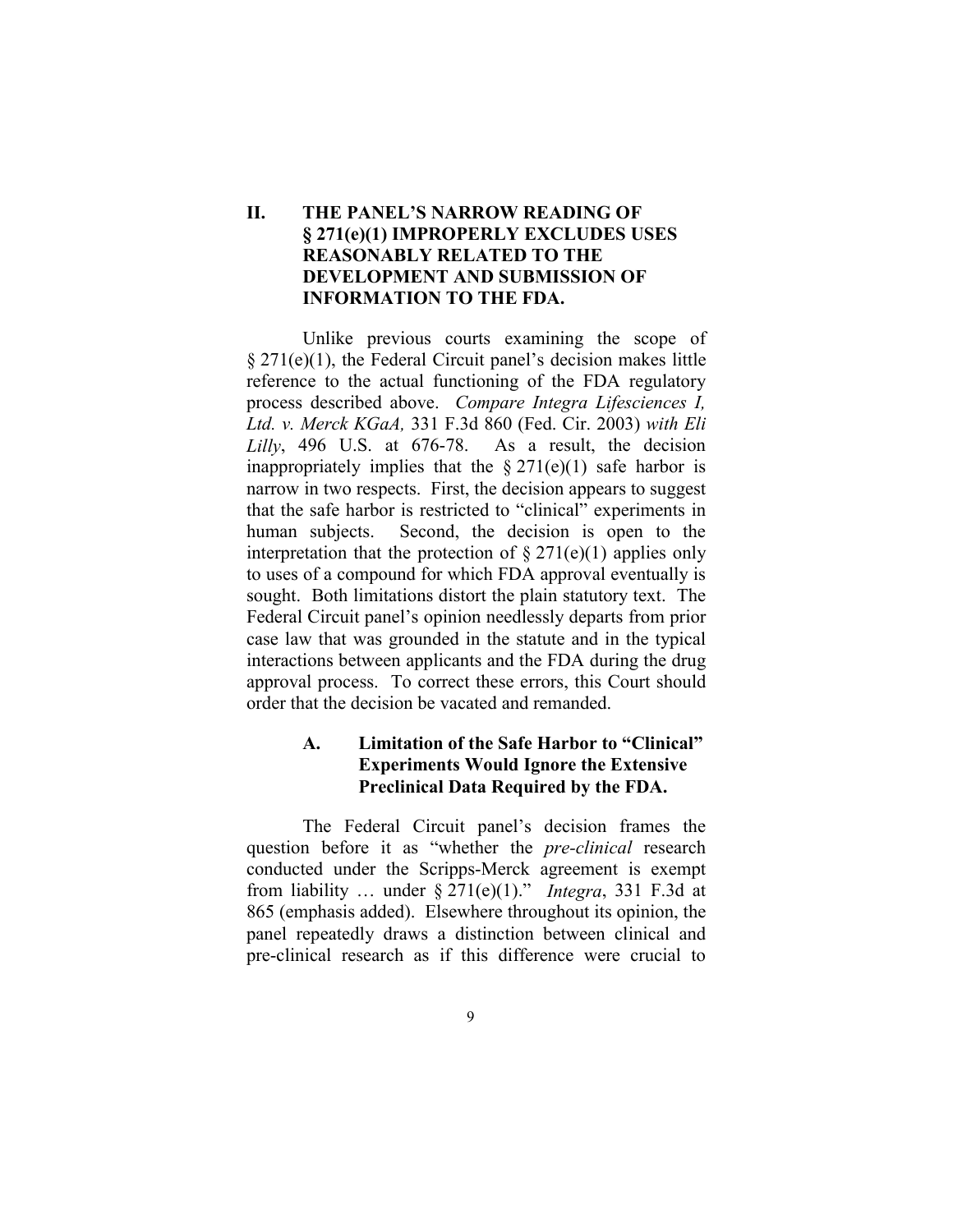defining the boundaries of the  $\S 271(e)(1)$  safe harbor.<sup>9</sup> This language excludes all *in vitro* and animal studies from the safe harbor, because "clinical" studies in this context refer only to studies involving human subjects. *See* 21 C.F.R. § 312.3(b) (limiting the term "clinical investigations" to experiments with human subjects); Dorland's Illustrated Medical Dictionary 364 (29th ed. 2000) (defining "clinical" as "pertaining to or founded on actual observation and treatment of patients, as distinguished from theoretical or basic sciences").

Such an arbitrary dividing line ignores the fact that, as shown in the previous section, the FDA regulations contemplate submission of a wide range of *preclinical* data in both the IND and the NDA. These preclinical data include *in vitro* toxicology and pharmacology tests as well as animal studies. The use of the patented invention in conducting such preclinical studies falls squarely within the statute's protection "solely for uses reasonably related to the development and submission of information" to the FDA. 35 U.S.C. § 271(e)(1). There is simply no basis in the statutory text for limiting its reach to human trials, as the

<sup>9</sup> *See, e.g.*, *id*. at 863 n.2 ("The issue before the jury was whether the infringing *pre-clinical* experiments are immunized from liability via the 'FDA exemption,' i.e., 35 U.S.C. § 271(e)(1).") (emphasis added); *id*. at 866 (paraphrasing the statute as sheltering uses "'reasonably related' to *clinical* tests for the FDA") (emphasis added); *id*. ("Scripps work sponsored by Merck was not *clinical* testing to supply information to the FDA . . . .") (emphasis added); *id*. at 867 (defining experiments as outside the safe harbor if they "form only a predicate for future FDA *clinical* tests") (emphasis added). While the Federal Circuit panel's opinion describes activities that are excluded from the safe harbor as early general research merely to identify potential drug candidates for FDA approval, its simple characterization of these activities as "preclinical" distorts the process of providing the FDA the information it requires.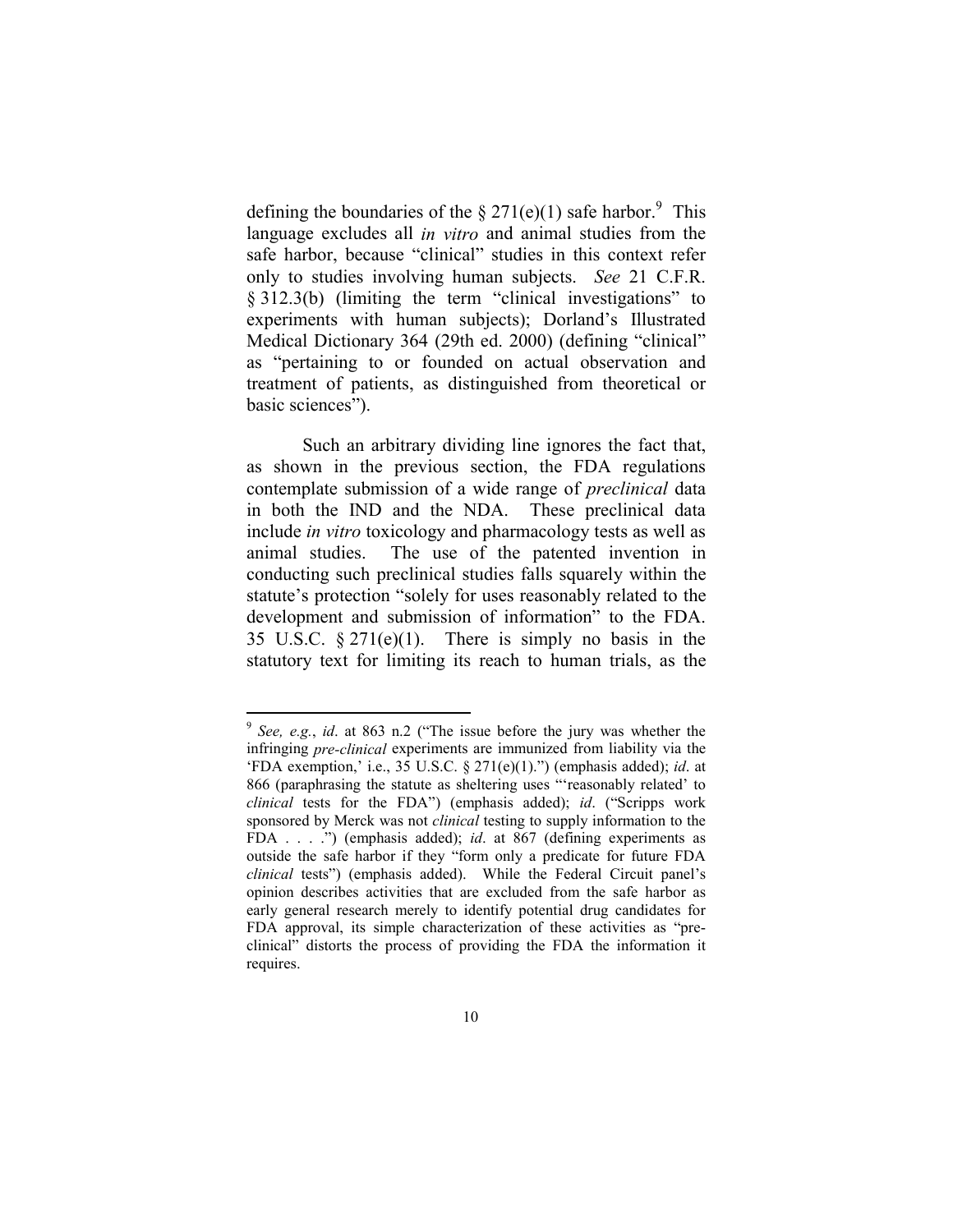language of the Federal Circuit panel's decision appears to do.

To draw this mistaken line between clinical and preclinical work, the panel relies heavily on legislative history in arguing that Congress' primary focus when it enacted the provision was on generic drugs. *Integra*, 371 F.3d at 866-67. In doing so, the panel errs for at least three reasons. First, using legislative history to contradict the plain meaning of statutory text is improper. *Rubin v. United States*, 449 U.S. 424, 430 (1981); *see Telectronics Pacing Sys., Inc. v. Ventritex, Inc.*, 982 F.2d 1520, 1524 (Fed. Cir. 1992) (noting, in a case interpreting  $\S 271(e)(1)$ , that while legislative history may aid in understanding the statute, the court's duty is to enforce clearly-stated law as written). Second, even though generic drugs may have been the primary congressional focus, it is well established that § 271(e)(1) extends to all drugs and medical devices subject to FDA approval. *See Eli Lilly*, 496 U.S. at 679; *AbTox, Inc. v. Exitron Corp.*, 122 F.3d 1019, 1029 (Fed. Cir. 1997).

Third, the actual functioning of the FDA regulations shows that, even following the panel's lead and gazing through the prism of generic drugs alone, preclinical work must be protected by  $\S 271(e)(1)$ . As the previous section explained, a generic drug manufacturer must demonstrate to the FDA the bioequivalence of the generic to a previously approved drug. *See* 21 U.S.C.  $\S$  355(j)(2)(A)(iv). The FDA regulations make clear that preclinical *in vitro* studies may provide the necessary evidence of bioequivalence. 21 C.F.R.  $\frac{1}{8}$  320.24(a).<sup>10</sup> These *in vitro* studies should fall within the

<sup>&</sup>lt;sup>10</sup> The House Report itself explicitly acknowledged that  $\S 271(e)(1)$ covered "testing so that generic manufacturers can establish the bioequivalency of a generic substitute." H.R. Rep. No. 98-857, 98th Cong. 2d Sess., *reprinted in* 1984 U.S.C.C.A.N. 2647, 2692.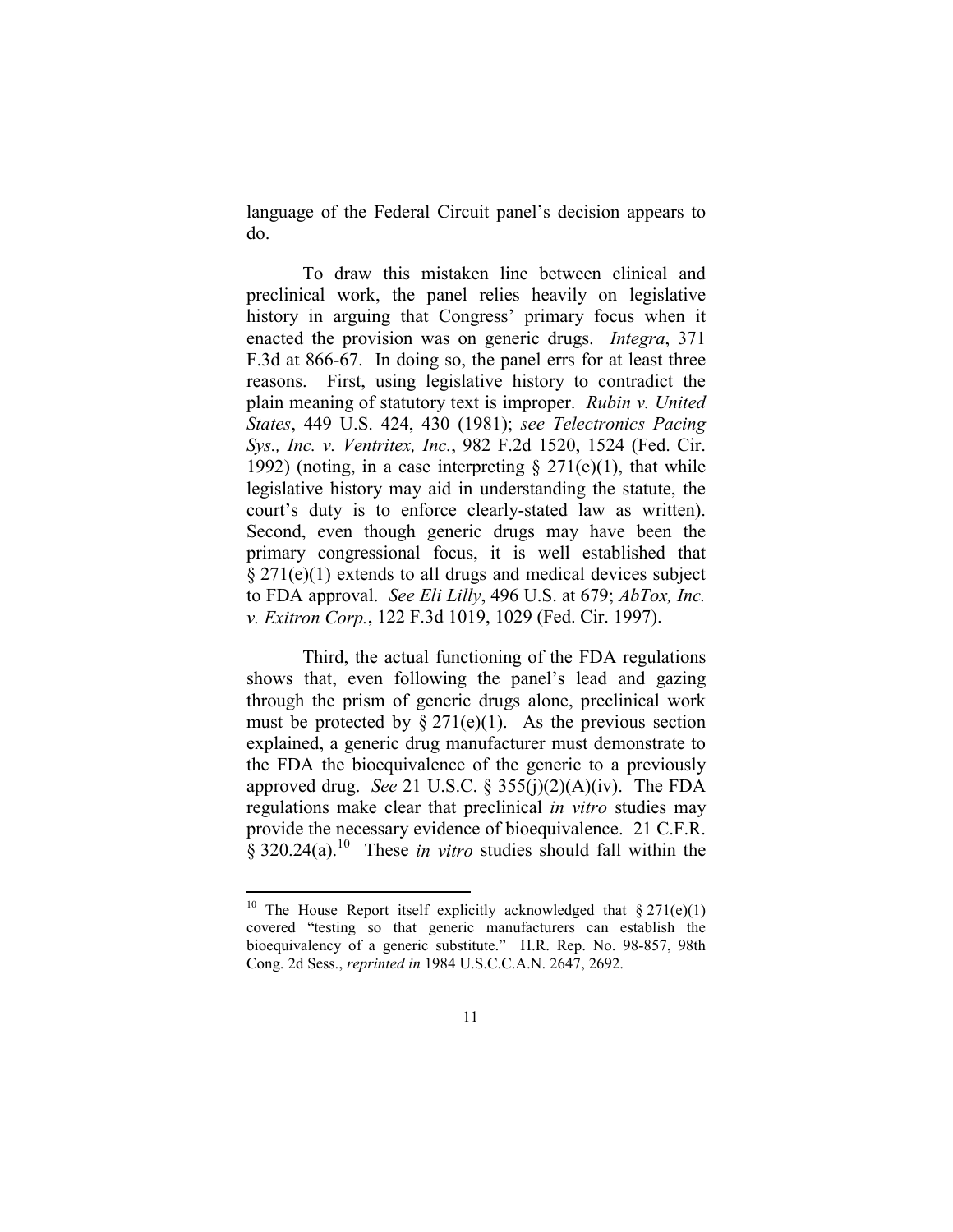panel's own generic-centered formulation of the scope of  $§$  271(e)(1). By limiting the exemption to human clinical studies, once again without regard to the statutory language or the FDA regulations, the Federal Circuit panel contradicts its own reasoning.

Because FDA regulations contemplate submission of extensive preclinical data in both the IND and the NDA, the Federal Circuit panel's apparent limitation of  $\S 271(e)(1)$  to clinical research is erroneous.

# **B. The Federal Circuit Panel Improperly Limits the Safe Harbor to Testing of the Drug for Which Approval Ultimately Is Sought.**

In its decision the Federal Circuit panel states that "[t]he FDA does not require information about drugs other than the compound featured in an Investigational New Drug application." *Integra*, 331 F.3d at 866. With this observation, the panel suggests that the  $\S$  271(e)(1) safe harbor protects only testing of a drug for which FDA approval ultimately is sought. The plain language of the statute, however, does not so limit the range of the exemption. Rather, the statute encompasses a wide range of activities involving other compounds that are nevertheless "solely for uses reasonably related to the development and submission of information" under FDA regulations. 35 U.S.C. § 271(e)(1).

# **1. A Candidate Drug May Change During Testing Aimed at FDA Approval.**

Researchers frequently study a drug with the expectation of seeking FDA approval, but in response to ongoing testing they either change the drug or determine that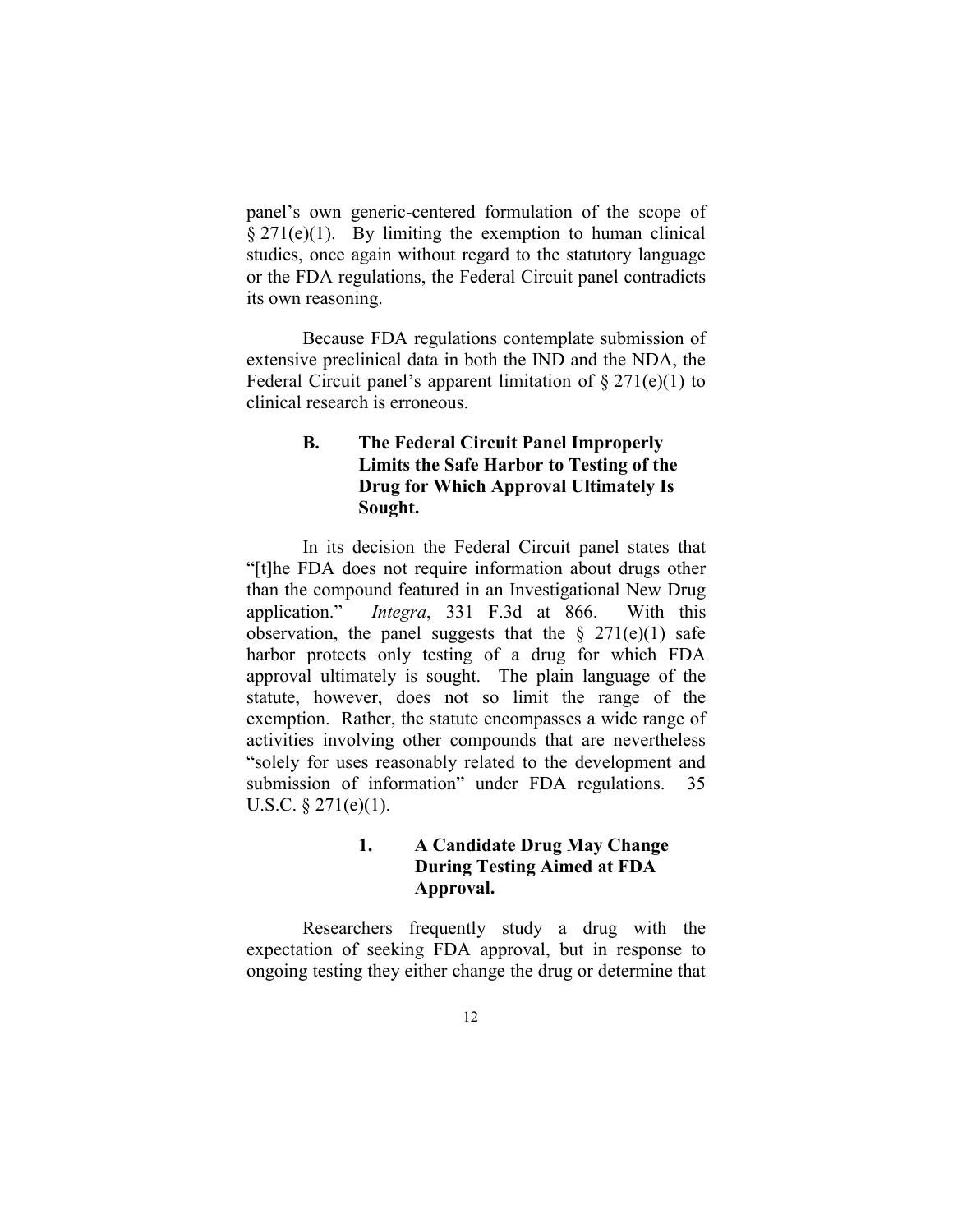it is not suitable for its intended use. The infringement safe harbor under  $\S 271(e)(1)$  must reach studies of these altered or abandoned compounds, even though the subject of such a study is not the exact compound for which approval is ultimately sought.

The FDA regulations contemplate that a drug may be altered in the course of safety and effectiveness studies. *E.g.*, 21 C.F.R. § 312.23(7) ("FDA recognizes that modifications to the . . . method of preparation of the new drug substance and dosage form and changes in the dosage form itself are likely as the investigation progresses."). For instance, the FDA regulations include procedures for updating or amending an IND or NDA after clinical studies are under way. 21 C.F.R. §§ 314.70, 314.71. These alterations may include the addition or deletion of an ingredient or other changes in the qualitative or quantitative composition of the drug. 21 C.F.R.  $\S$  314.70(b)(2). Thus, the regulations recognize that the compound on which early preclinical studies are performed may not be identical to the drug for which marketing approval is ultimately sought. In these circumstances, variants of the compound that were studied earlier must retain the protection of  $\S 271(e)(1)$ .

In addition to allowing changes, the regulations reflect the FDA's understanding that, at the time of filing an IND to seek approval for clinical studies, the applicant may not yet have determined the optimal drug candidate from a family of related drugs. The FDA thus allows applicants to file an IND seeking permission to conduct clinical studies on an entire family of related compounds, with the understanding that the applicant may not ultimately seek marketing approval for every compound studied. The FDA's Center for Drug Evaluation and Research ("CDER") encourages applicants intending to pursue such studies for a number of related compounds to submit a special IND, called a "screening IND," that covers "the review of multiple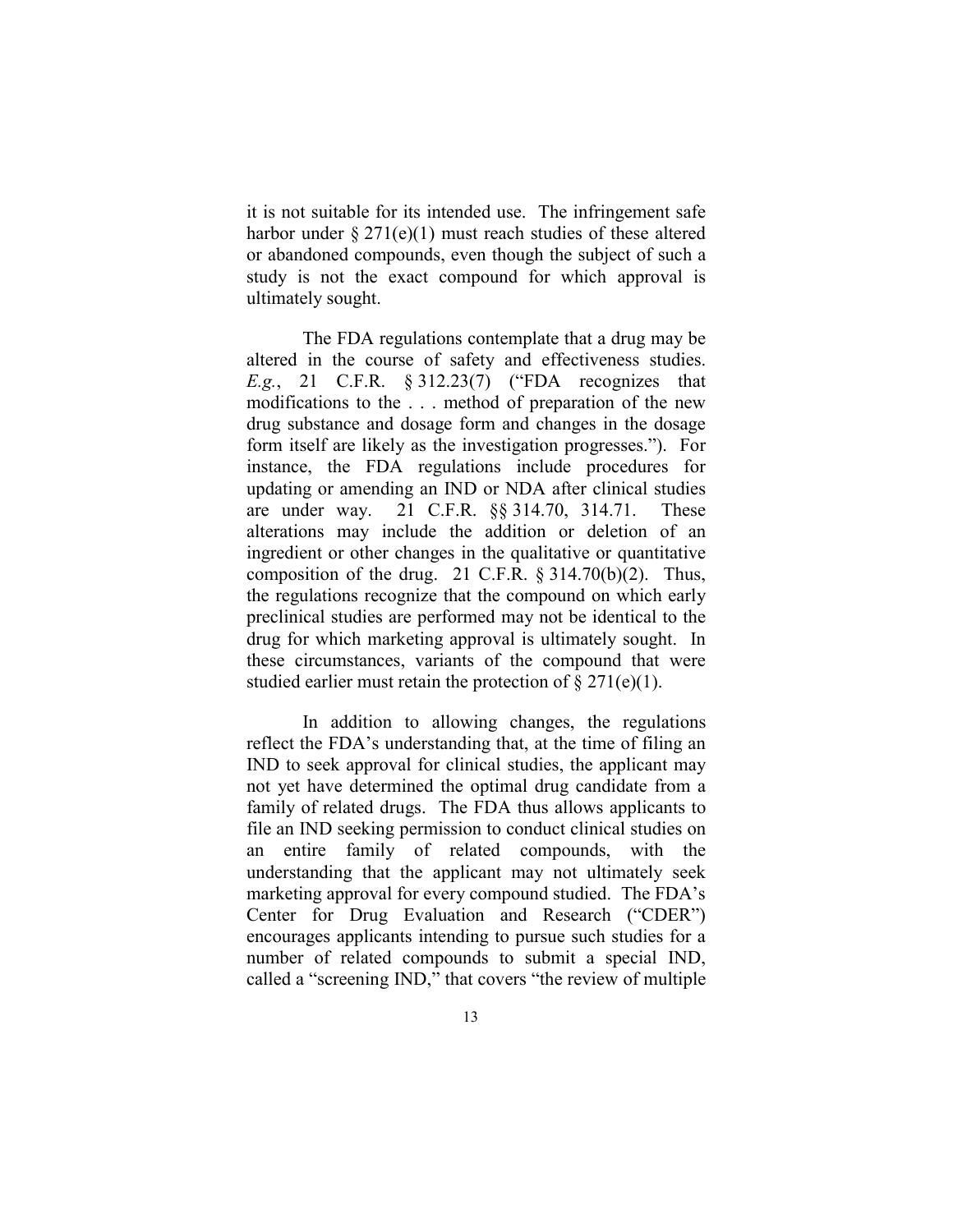active moieties or formulations" of a drug. *CDER Manual of Policies and Procedures, INDs: Screening INDs* 1 (2001), http://www.fda.gov/cder/mapp/6030-4.pdf. The purpose of the screening IND is to "compare the properties of closely related active moieties to screen for the *preferred*  compounds or formulations." *Id.* at 2 (emphasis added). Under these regulations, an applicant submits data relating to multiple compounds, but both the applicant and the FDA acknowledge the likelihood that some of them will never be the subject of NDAs and will never be approved for marketing.

Finally, in the course of the multiple-stage process of seeking FDA approval for a drug, applicants often abandon some candidate compounds based on unfavorable test results. For example, an applicant might determine that Phase 3 clinical trials demonstrated unacceptable risks and terminate its research. It would be illogical for the scope of § 271(e)(1) protection to hinge on the favorable outcome of such experiments. The fact that the resulting data might never be reported to the FDA is irrelevant when applying § 271(e)(1). *See Nexell Therapeutics, Inc. v. AmCell Corp.*, 199 F. Supp. 2d 197, 204-05 & n.7 (D. Del. 2002) (noting that "if the defendant reasonably believes that . . . otherwise infringing activities would yield necessary information for FDA approval," activities are exempt even if the FDA subsequently disagrees); *Amgen, Inc. v. Hoechst Marion Roussell, Inc.*, 3 F. Supp. 2d 104, 109-10 (D. Mass. 1998) (noting that "[t]he exemption is not so ephemeral that it will be lost as a result of conduct which postdates the making, using, or selling of the patented product," such as abandoning studies); *Intermedics, Inc. v. Ventritex, Inc.*, 775 F. Supp. 1269, 1280 (N.D. Cal. 1991), *aff'd*, 991 F.2d 808 (Fed. Cir. 1993) (unpublished opinion available at 1993 WL 87405) (noting that accused infringer should not "lose the exemption simply because it turns out, after the fact, that [a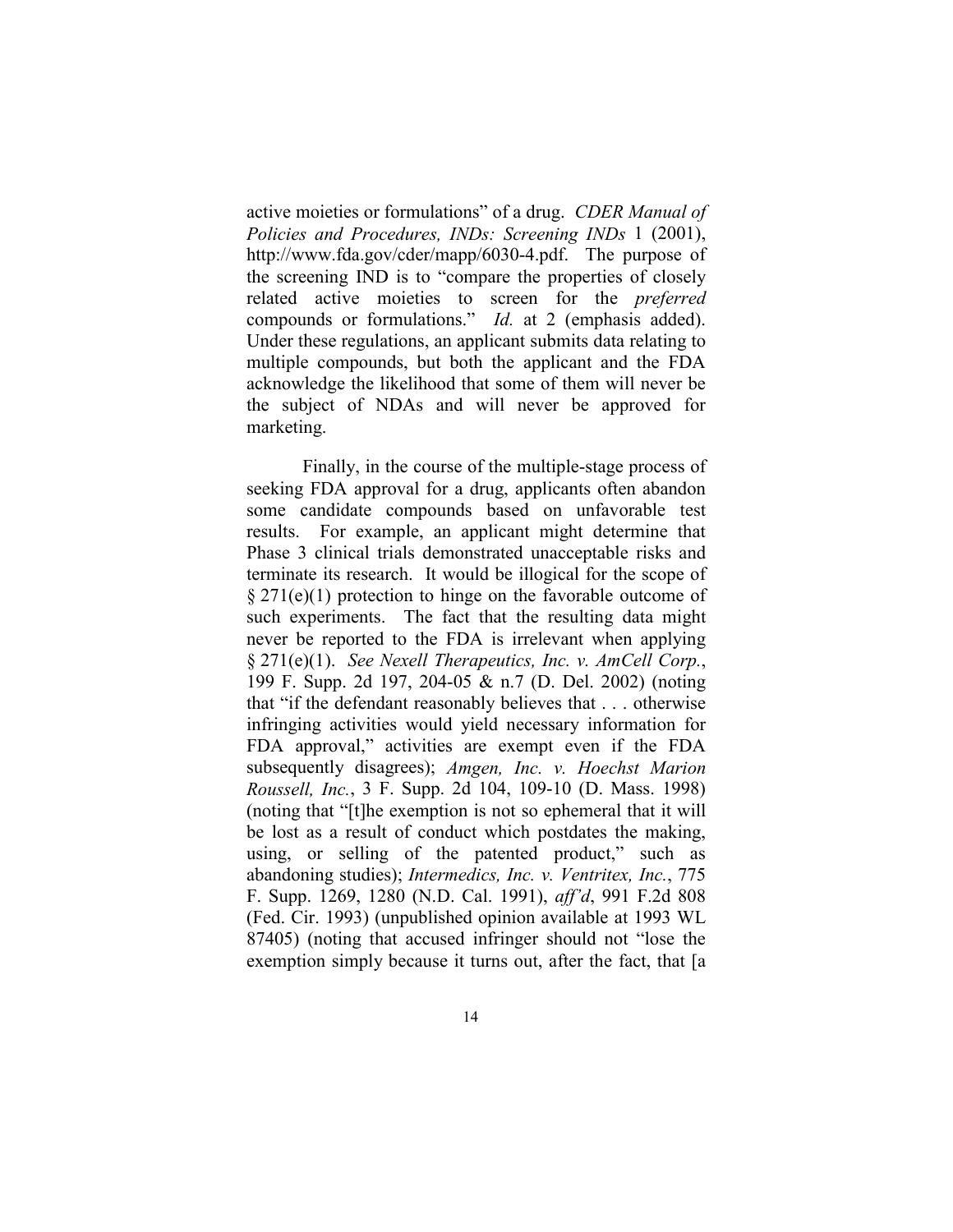study] either failed to generate information in which the FDA was interested or generated more information than [was] necessary to secure FDA approval").

There are many circumstances where studies which do not result in an IND or an NDA are nevertheless conducted as part of the overall FDA regulatory process and are therefore covered by the plain language of  $\S 271(e)(1)$ .<sup>11</sup> The Federal Circuit panel's narrow formulation of the statute here again reflects its failure to consider the full range of activities that can occur during the process of seeking FDA approval to market a drug.

# **2. Studies of Drugs Other Than the Drug For Which Approval Is Sought Are Often Pertinent to the FDA Review Process.**

FDA regulations contemplate the submission of data comparing the drug for which approval is sought to other drugs and demonstrating the interactions of the drug for which approval is sought with other substances. Plainly, this critical data is "reasonably related" to the FDA regulatory process, but the Federal Circuit panel's narrow focus on only the drug for which an applicant seeks FDA approval may erroneously exclude it from the safe harbor.

For example, the FDA regulations governing NDAs contemplate the submission of bioequivalence and

 $11$  Legislative history indicates that Congress recognized, consistent with the text of § 271(e)(1), that the safe harbor would cover such studies. *See*  H.R. Rep. No. 98-857, 98th Cong. 2d Sess., *reprinted in* 1984 U.S.C.C.A.N. 2647, 2678 (noting that a party deciding not to submit an application "is protected as long as the development [of information] was done to determine whether or not an application for approval would be sought").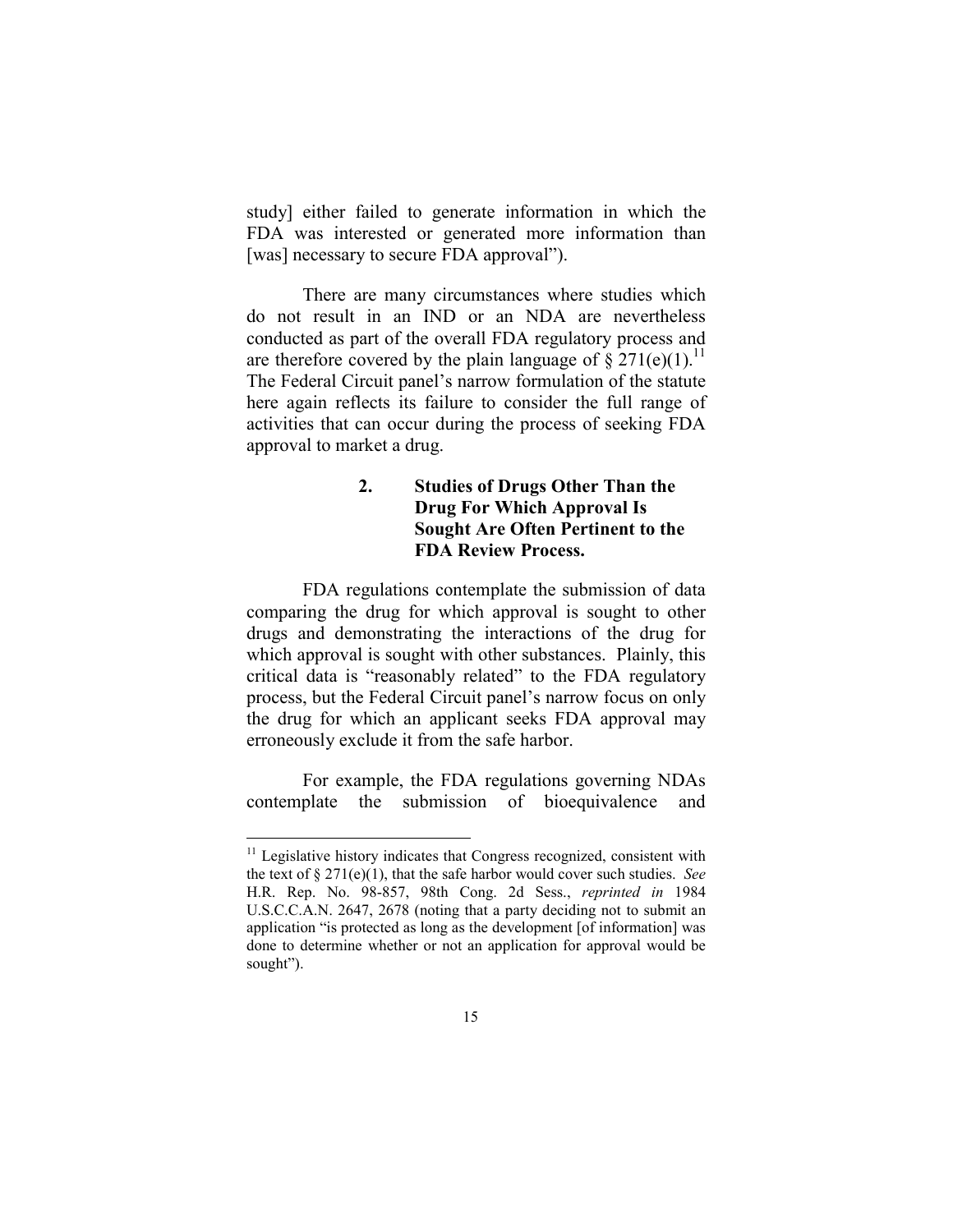bioavailability studies, which show that the drug for which approval is sought is metabolized by the body in a manner similar to a previously approved drug. *See* 21 C.F.R. § 314.50(c)(3)(iii); *see also* 21 U.S.C. § 355(j)(2)(A)(iv) (discussing submission of bioequivalence data for generic drugs in ANDA). Bioequivalence may be demonstrated through *in vivo* studies in humans or through *in vitro* studies that have been shown to be predictive of the drug's behavior in humans. 21 C.F.R. § 320.24. By the very nature of these requirements, the applicant will necessarily make use of the other compound that serves as the reference point for the comparison, and not only the drug for which approval is sought.

Similarly, the regulations require the submission of information concerning "potential adverse effects of the drug," 21 C.F.R.  $\S 314.50(d)(5)(vi)$ , as well as a description of "possible risks and side effects," 21 C.F.R.  $§ 312.23(a)(5)(v)$ . One method commonly used in the course of testing a drug to gather this required data is a "safety profiling assay" in which a candidate compound is exposed *in vitro* to substances normally found in the human body (such as chemical receptors) to detect any unwanted response that the candidate may stimulate. For example, an applicant seeking approval of a drug to treat ulcers may run *in vitro* studies that test the interaction of that drug with cloned neurotransmitter receptors, to ensure that the candidate drug does not interfere with normal brain function. At a minimum, these studies involve not only the drug for which approval is sought, but also the potentially infringing use of other substances, such as a cloned receptor.

Thus, when collecting data for the purpose of seeking approval of a particular drug candidate, the applicant may conduct bioequivalence or other comparative or safety studies that involve the use of a *different* substance for purposes "reasonably related to the development and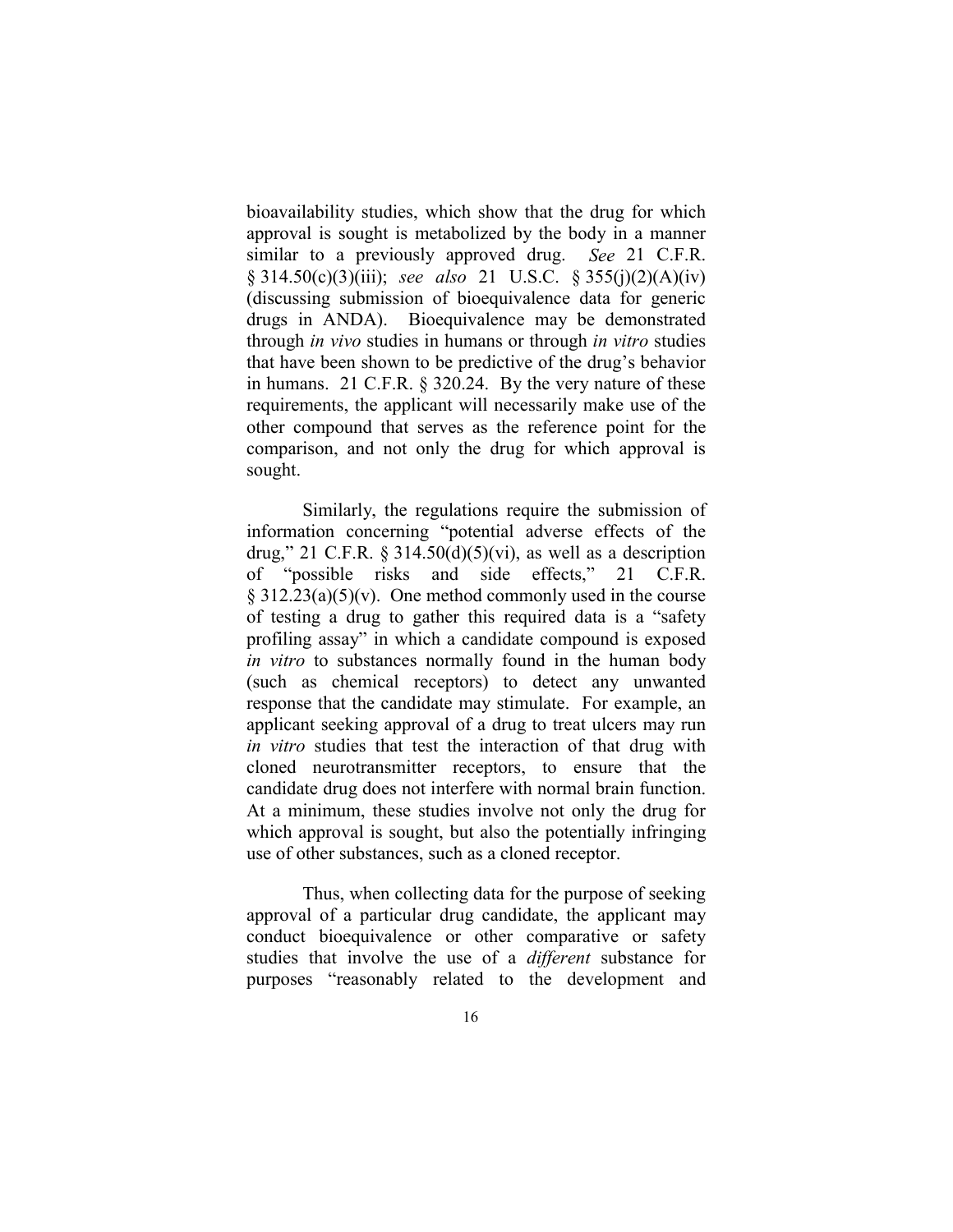submission of information" to the FDA. These studies are a significant part of the FDA approval process for both new drugs and generic drugs, and therefore they must be protected under the statutory language of  $\S 271(e)(1)$ .

# **C. Decisions Prior to the Federal Circuit Panel Opinion Correctly Interpreted the Statute in Light of the FDA's Regulatory Process.**

After Congress enacted the  $\S 271(e)(1)$  exemption in 1984, courts endeavored to interpret and apply it in the context of the federal regulatory scheme governing the approval of drugs and medical devices. One district court decision, *Intermedics, Inc. v. Ventritex, Inc.*, 775 F. Supp. 1269 (N.D. Cal. 1991), *aff'd*, 991 F.2d 808 (Fed. Cir. 1993) (unpublished opinion available at 1993 WL 87405), provided a thoughtful analysis that influenced many courts in determining the scope of the exemption. The *Intermedics*  court stated the relevant question about the scope of the exemption as follows:

> Would it have been reasonable, objectively, for a party in defendant's situation to believe that there was a decent prospect that the 'use' in question would contribute (relatively directly) to the generation of kinds of information that was likely to be relevant in the processes by which the FDA would decide whether to approve the product?

*Id.* at 1280. The *Intermedics* court articulated this as a broad test, not a narrow one; it noted that the statutory language reflected a congressional "intention that the courts give parties some latitude in making judgments about the nature and extent of the otherwise infringing activities they would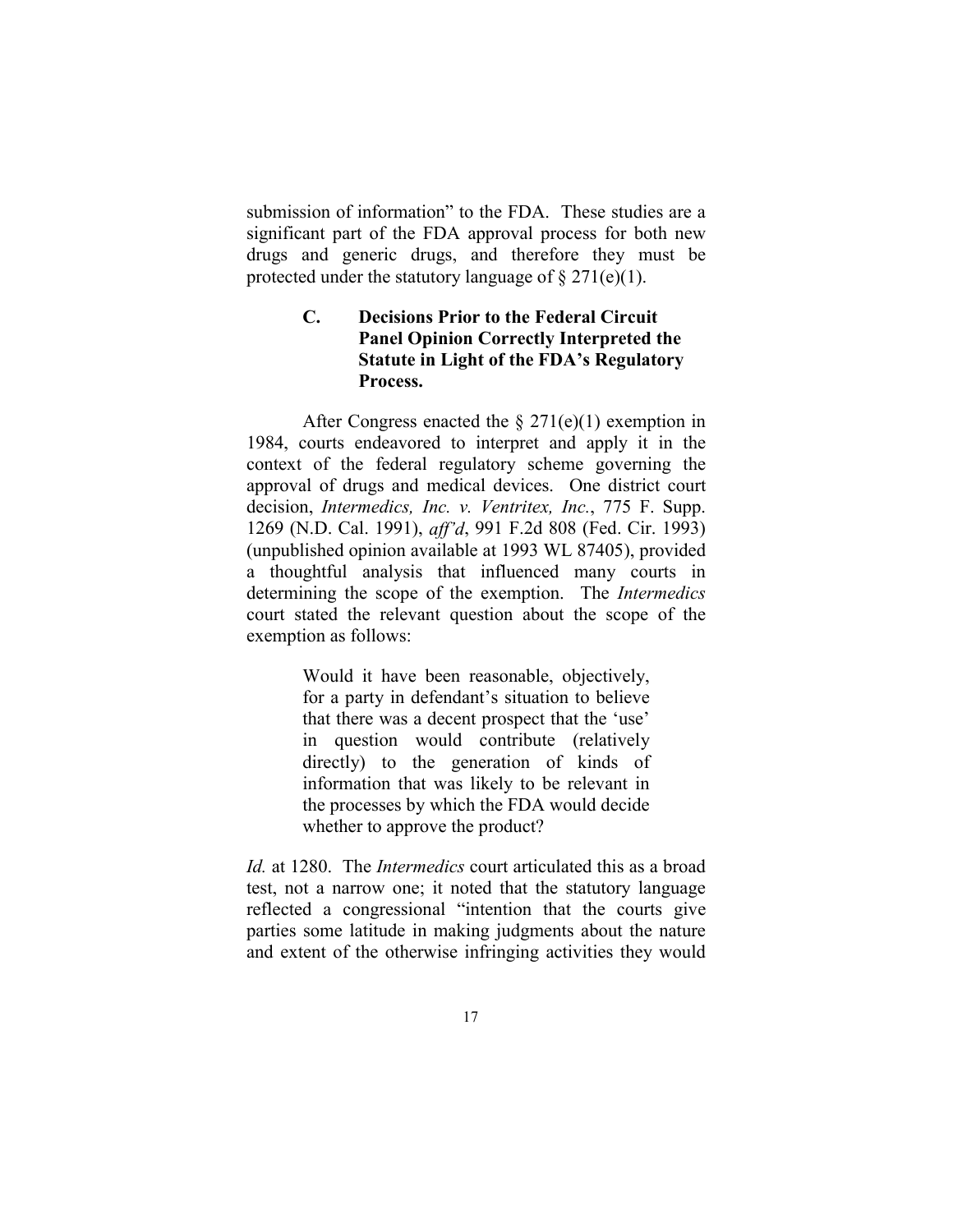engage in as they sought to develop information to satisfy the FDA." *Id.*

District courts have found the *Intermedics* test to be a useful approach to interpreting  $\S 271(e)(1)$  in individual cases. As one court said in adopting the *Intermedics* test, activities fall within the  $\S 271(e)(1)$  safe harbor if they "objectively bear reasonable prospects of yielding information that might be relevant in the FDA approval process." *Amgen*, 3 F. Supp. 2d at 108 (adopting *Intermedics* test as "consistent with the statutory scheme and existing Federal Circuit law"). Another court, quoting extensively from *Intermedics*, found promotional activities "conducted pursuant to soliciting clinicians to enter into FDA-approved clinical trials" protected by  $\S$  271(e)(1). *Nexell*, 199 F. Supp. 2d at 204-05 & n.7. A third court relied on the *Intermedics* test to find that production of a small number of commercial-scale batches of a product, for purposes of meeting the FDA's requirements that the defendant demonstrate its manufacturing capabilities, also was "reasonably related to the development and submission of information for the FDA." *NeoRx Corp. v. Immunomedics, Inc.*, 877 F. Supp. 202, 205-07 (D.N.J. 1994). *See generally* 5 Donald S. Chisum, *Chisum on Patents*, § 16.03[1][d][iii] (1997 & 2004 Supp.) (discussing widespread influence of *Intermedics* on subsequent decisions interpreting  $\S 271(e)(1)$ ).

In the past, the Federal Circuit has also looked with favor upon the *Intermedics* standard. The original *Intermedics* decision itself was affirmed by the Federal Circuit without a published opinion. *See* 991 F.2d 808 (Fed. Cir. 1993). The Federal Circuit subsequently cited *Intermedics* with approval in *Telectronics*, where it found the safe harbor of  $\S 271(e)(1)$  protected displays of a product at medical conferences for purposes of recruiting clinical investigators. *See* 982 F.2d at 1525 & n.5 (commending the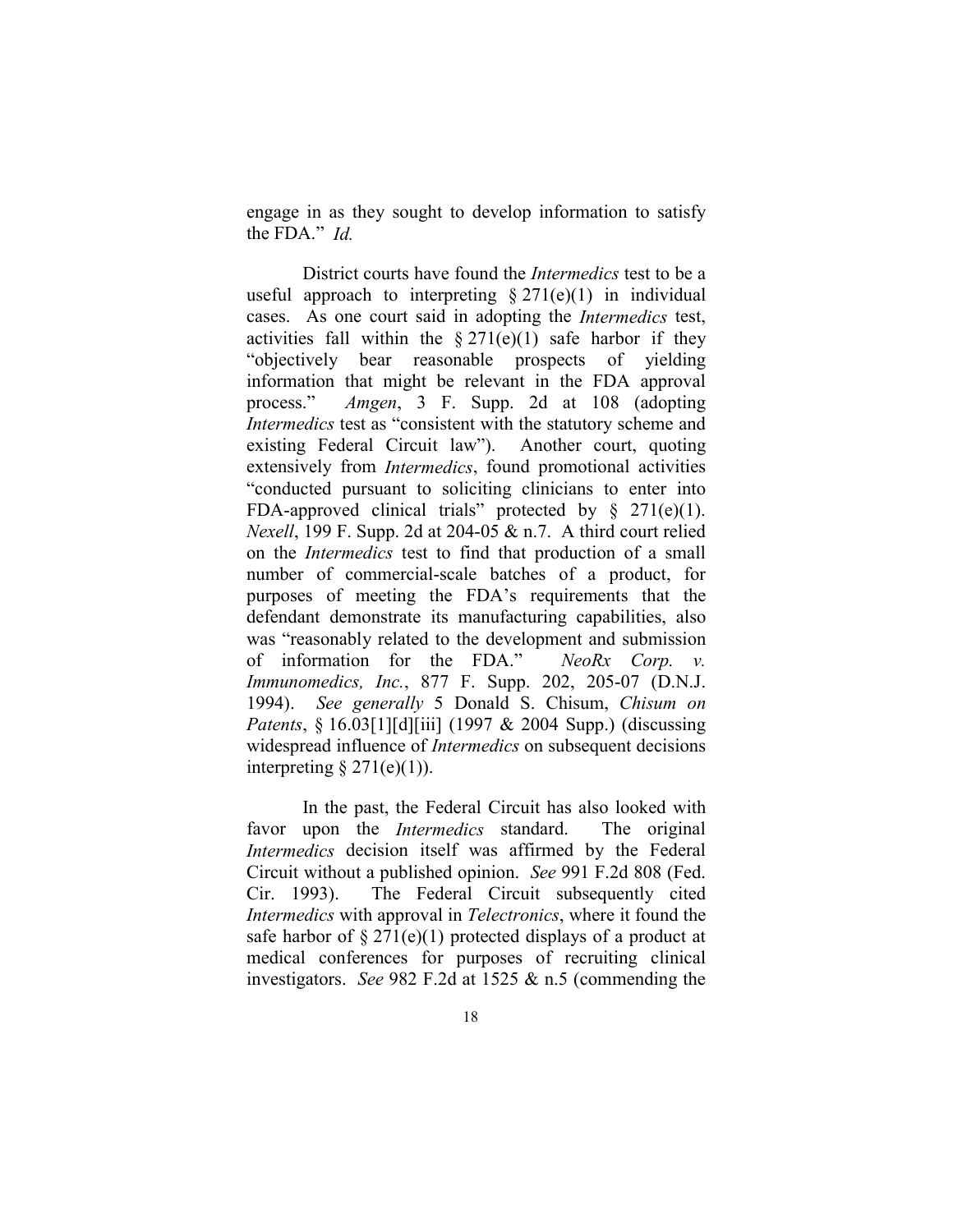"carefully reasoned and exhaustive analysis" of the district court decision in *Intermedics*).

In the present case, the Federal Circuit panel purported again to employ the *Intermedics* test in its decision. *See Integra*, 331 F.3d 867. Yet the court went on to define § 271(e)(1) more narrowly than *Intermedics* or the many cases that followed it. By apparently limiting the safe harbor to clinical studies and to specific drugs for which FDA approval is ultimately sought, the panel opinion has needlessly departed from the developing consensus on the scope of  $\S 271(e)(1)$ .

### **III. THE § 271(e)(1) SAFE HARBOR DOES NOT EXTEND TO THE EARLIEST STAGES OF DRUG DISCOVERY.**

Although the Federal Circuit panel's opinion interprets  $\S 271(e)(1)$  too narrowly, it also expresses a legitimate concern that too broad a construction would be contrary to the statutory text and legislative intent. *Integra*, 331 F.3d at 867. The panel notes that  $\S 271(e)(1)$  "simply does not globally embrace all experimental activity that at some point, however attenuated, may lead to an FDA approval process." *Id*. Any such reading would disregard the statutory requirement that research within the safe harbor must be "solely for uses *reasonably related* to" the FDA approval process. 35 U.S.C. § 271(e)(1) (emphasis added).

The initial stages of drug research commonly focus on identifying compounds that show the potential for a therapeutic function from among thousands, or even tens of thousands, of possibilities. Such early-stage drug discovery efforts typically involve countless false starts and unsuccessful experiments for every promising compound identified for further study. Researchers often use techniques that require minimal advance hypothesis about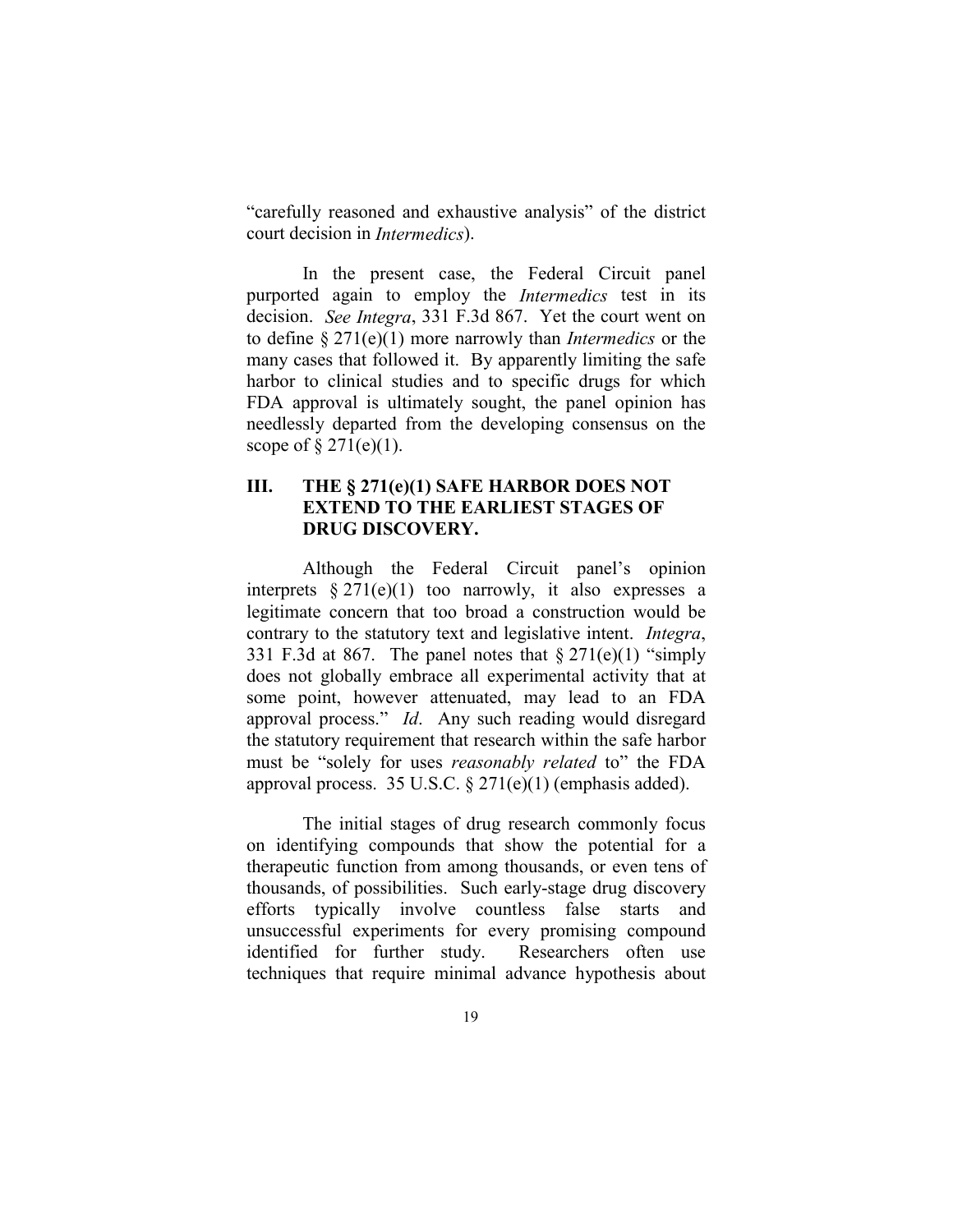whether the numerous tested compounds will work as hoped, and that yield only random "hits" indicating which compounds merit further examination.

For example, biochemists have developed automated techniques, generally known as "high-throughput screening," to run multiple tests on large numbers of such compounds efficiently. These screening techniques often employ sophisticated research tools. *See* Donald R. Ware, *Research Tool Patents: Judicial Remedies*, 30 Am. Intell. Prop. L. Assn. Q.J. 267, 268 n.1, 269-70 (2002). "As it is now possible for a pharmaceutical company to screen several thousand molecules simultaneously in 30 to 50 different biochemical tests, the problem becomes one of feeding robots with interesting molecules." Camille G. Wermuth, *Strategies in the Search for New Lead Compounds or Original Working Hypotheses*, in The Practice Of Medicinal Chemistry 81, 86 (Camille G. Wermuth ed., 1996).

High-throughput screening techniques that involve little more than "feeding robots" should not be considered "reasonably related" to the development of information for the FDA. Their principal goal is the identification of candidates which may, at some later time after extensive further testing, be the subject of an IND or NDA application. The FDA is concerned with information *pertinent* to its consideration of safety or effectiveness. *See* 21 C.F.R. § 314.50. The reasons for the applicant's original identification of the compound or molecule for further study would be of little value in the FDA's analysis. Thus, highthroughput screening and similar techniques are unlikely to be "reasonably related to the development and submission of information" to the FDA as required in  $\S 271(e)(1)$ . Nor would they be covered by the *Intermedics* standard, because they do not "contribute (relatively directly) to the generation of the kinds of information that was likely to be relevant" to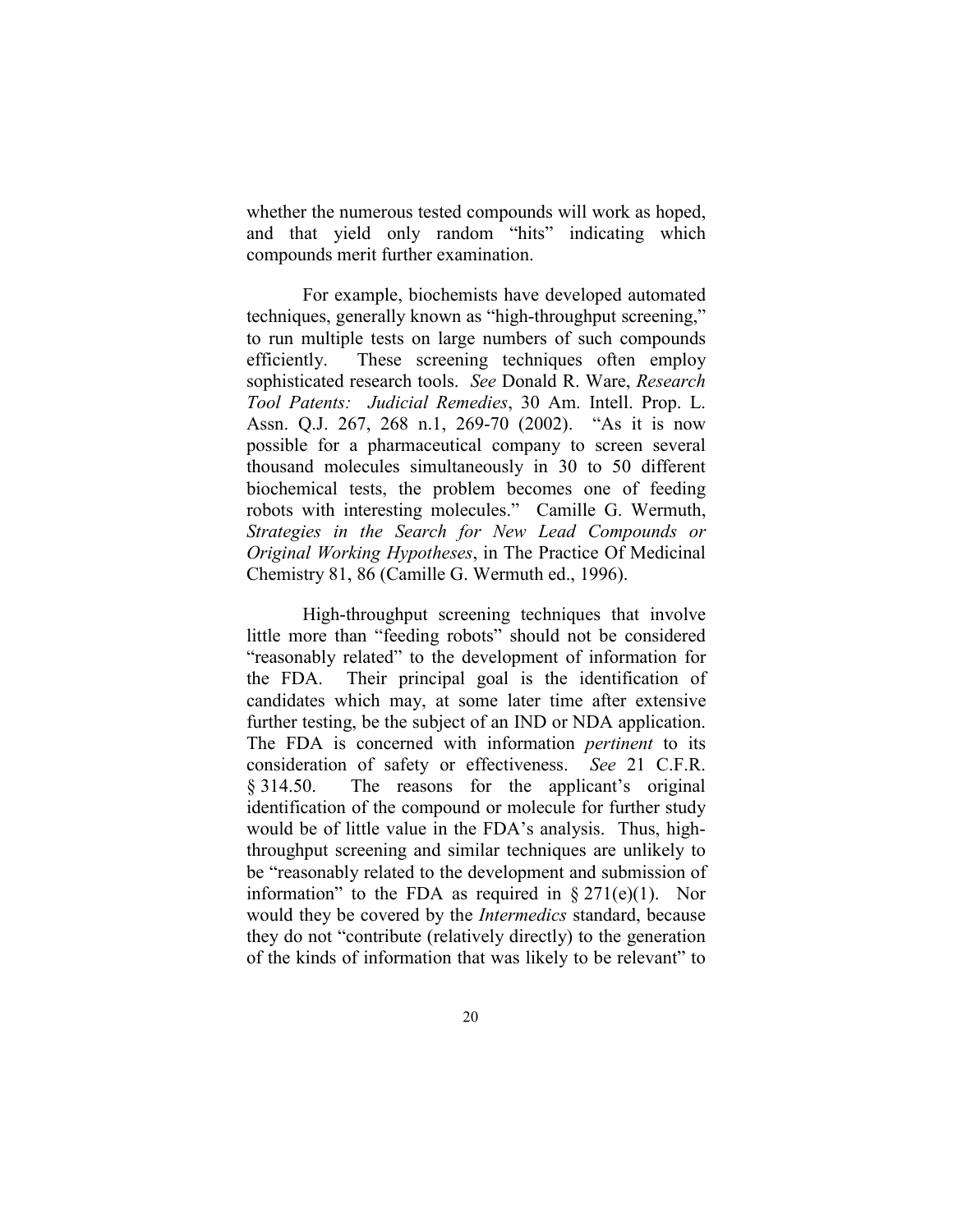the FDA. 775 F. Supp. at 1280. As such, these efforts should not be covered by the  $\S 271(e)(1)$  safe harbor.

Petitioner here urged the Federal Circuit to adopt a broad and potentially unlimited construction of the safe harbor. According to petitioner's opening brief in that court, "Congress must have intended  $\lceil \frac{8}{271(e)(1)} \rceil$  to encompass drug development research that serves *as a rational predicate to generating information for submission to the FDA*, including any tests conducted to determine whether to proceed with a drug candidate." Brief for Defendant-Appellant Merck KGaA (Feb. 13, 2002), at 45 (emphasis added). Petitioner's argument before this Court seems to retreat from this position without foreclosing it. *See, e.g.*, Pet. Br. at 28 (arguing that safe harbor protects "*any* experiment, so long as it would be reasonable for the researcher to believe the experiment could generate information of a sort the FDA considers at some point in its role as regulator of drugs") (emphasis added). Any standard akin to the "rational predicate" test argued before the Federal Circuit would sweep in virtually all early-stage drug discovery experiments. Such a standard would include basic scientific research far removed from the development of safety and effectiveness information considered by the FDA in its approval process.

The safe harbor provision is not an "elegant piece of statutory draftsmanship," *Eli Lilly*, 496 U.S. at 679, and Congress might be well advised to clarify its language in order to help researchers better understand where to draw the line. In any event, AIPLA urges this Court to confine its decision to correcting the Federal Circuit's erroneously narrow interpretation of the safe harbor, without reading the statute so broadly as to encompass all early-stage drug discovery research such as high-throughput screening.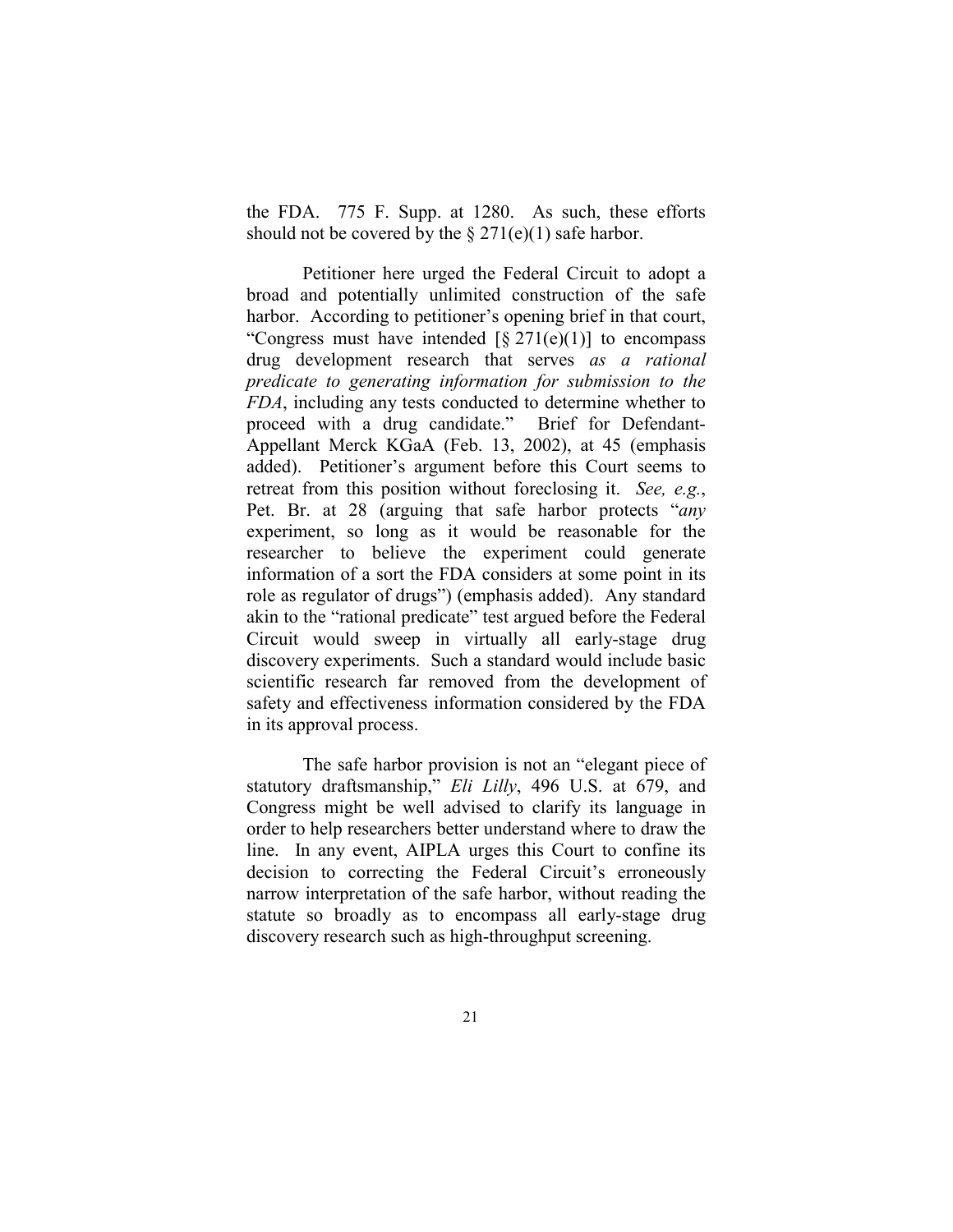Once this Court articulates the correct legal standard, the judgment of whether particular drug development experiments are "reasonably related" to the FDA approval process will be fact-specific. Pharmaceutical research techniques and the particular requirements of FDA regulations evolve continuously, and it will not be practical to define a fixed list of techniques and methodologies that fall within or outside the ambit of  $\S 271(e)(1)$ . It will be the province of the factfinder in individual cases to apply the general standard to these specific scenarios.

Remand in this case, therefore, is appropriate to determine whether the accused preclinical activities are entitled to the  $\S 271(e)(1)$  safe harbor. AIPLA urges this Court to remand to the Federal Circuit for application of the correct legal standard to the facts in this case.<sup>12</sup>

# **IV. THE COMMON-LAW EXPERIMENTAL USE EXCEPTION HAS NO BEARING ON INTERPRETING § 271(e)(1) AND THE COURT SHOULD NOT ADDRESS IT.**

The dissenting judge in the court of appeals believes that at least part of the allegedly infringing activity in this case is exempt from liability under the common-law experimental use exception, sometimes referred to as the "research exemption." *See Integra*, 331 F.3d at 874-76

 $12$  It is possible that some or all of the allegedly infringing uses made by Merck and Scripps constitute preclinical work reasonably related to generating information for the FDA to use in its regulatory process, and thus exempt from liability under § 271(e)(1). Petitioner so argues. *See* Pet. Br. at 43-50. The Federal Circuit should, however, consider that question under the deferential standard required to overturn a jury verdict on a motion for judgment as a matter of law. *See Union Oil Co. v. Atl. Richfield Co.,* 208 F.3d 989, 994 (Fed. Cir. 2000). AIPLA takes no position on the appropriate outcome of this process.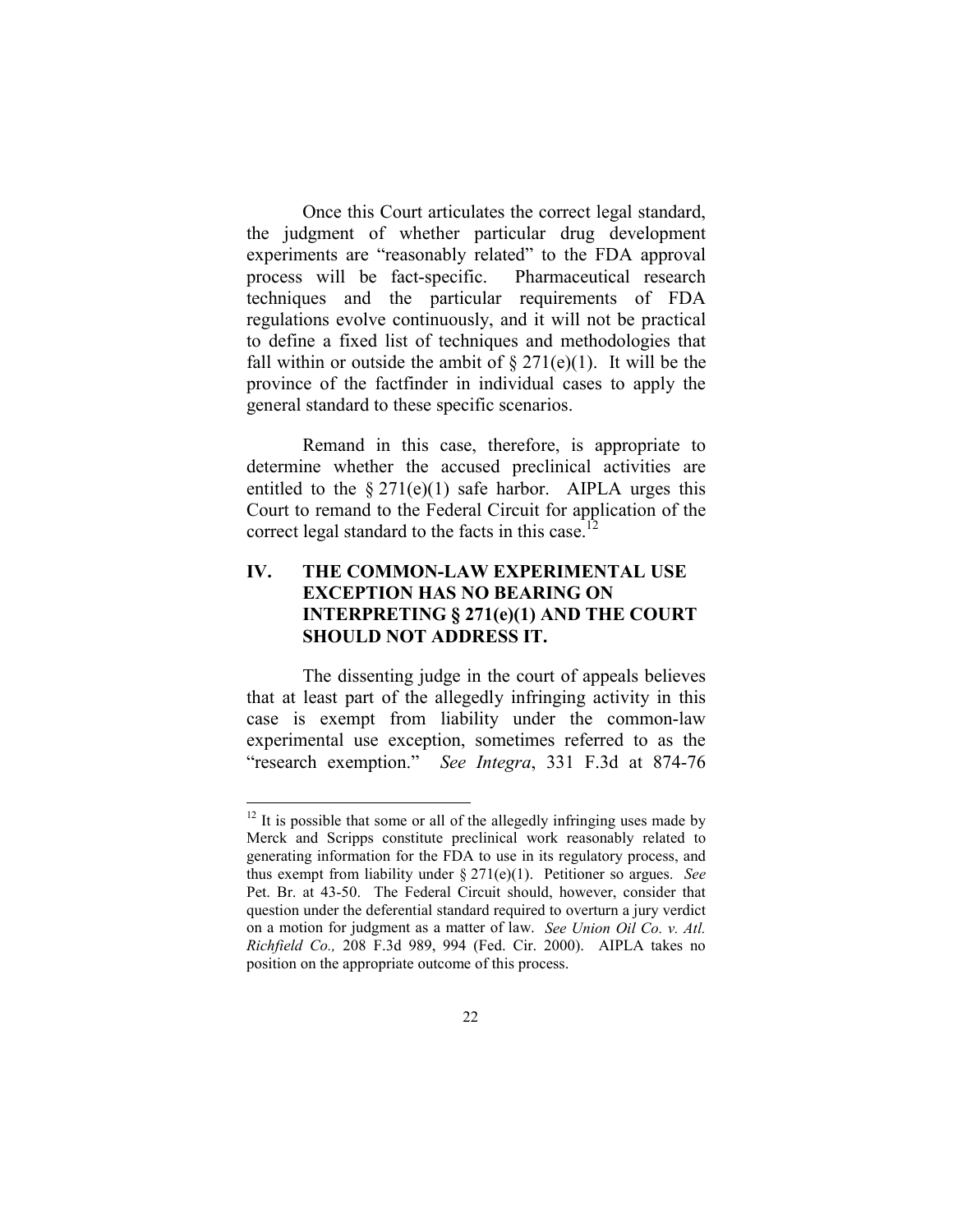(Newman, J., dissenting). The dissent argues that "the statutory immunity of  $\S 271(e)(1)$  takes effect wherever the research exemption ends." *Id.* at 876. This formulation misconstrues the experimental use exception, which applies in factual circumstances very different from those contemplated by the safe harbor under  $\S 271(e)(1)$ . The question presented by the petitioner does not implicate the scope of the common-law exception, and in any event the facts of this case do not raise the issue. AIPLA therefore urges this Court not to consider the scope and nuances of the common-law doctrine as part of its review.

The dissenting opinion in the Federal Circuit argues that it is appropriate to rely on the exception because it is "fundamental to resolution of the case." *Id*. at 878. The dissent views the experimental use exception and the § 271(e)(1) safe harbor as two segments of an unbroken continuum covering all experimental activity involving new drugs. *Id*. at 876. On the contrary, the facts of this case, and most scenarios involving the development of new drugs, fall well outside the experimental use exception as currently expounded by the Federal Circuit. Rather than segments of a continuum, these are two separate doctrines applicable to different types of activity.

The Federal Circuit has emphasized previously that the common-law experimental use exception is "very narrow and strictly limited." *Madey v. Duke Univ.*, 307 F.3d 1351, 1361 (Fed. Cir. 2002); *see Embrex, Inc. v. Serv. Eng'g Corp.*, 216 F.3d 1343, 1349 (Fed. Cir. 2000) (per curiam). The exception applies only to uses made "for amusement, to satisfy idle curiosity, or for strictly philosophical inquiry." *Madey*, 307 F.3d at 1362. If the ultimate purpose of research is commercial, then it cannot qualify for the experimental use exception. *Embrex*, 216 F.3d at 1349.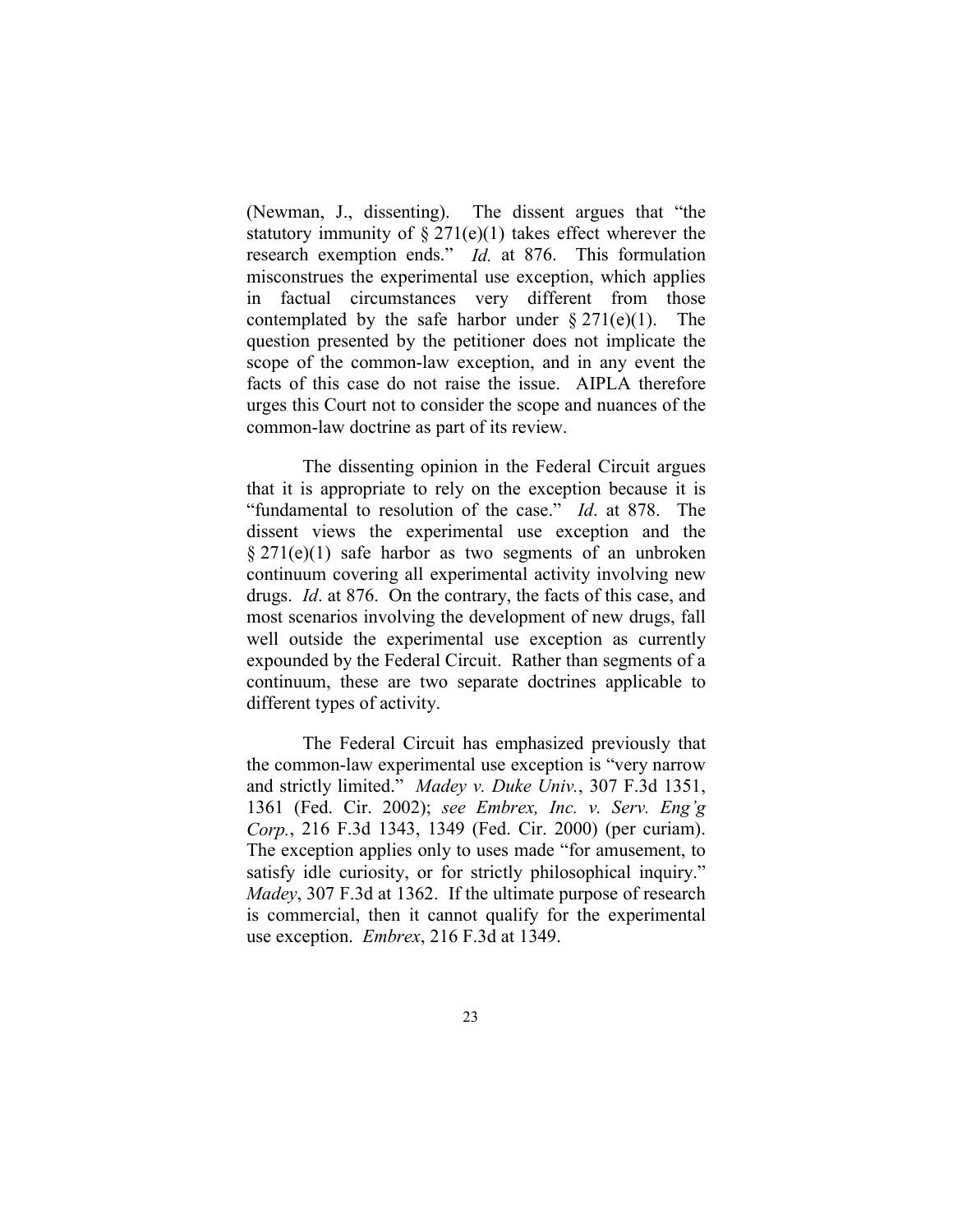Here, Merck's intent to reap commercial benefits from drug discovery is unquestioned. Merck engaged Scripps scientists for the explicit purpose of commercializing a drug. More generally, research conducted to support FDA approval for marketing a drug, by its nature, seeks to further commercial ends and cannot qualify for the experimental use exception. Merck itself disavowed reliance on this defense before the Federal Circuit, and the issue was not briefed in that court. *Integra*, 331 F.3d at 863 n.2. The narrow focus of the experimental use exception on purely noncommercial activity simply does not apply to the facts presented here.

For these reasons, AIPLA urges this Court not to take up the issue in the present case. Neither the procedural posture nor the factual record provide any basis for judicial exposition on the common-law exception. The task of addressing any further exemptions from patent infringement arising in the course of basic research falls to Congress, not to this Court.